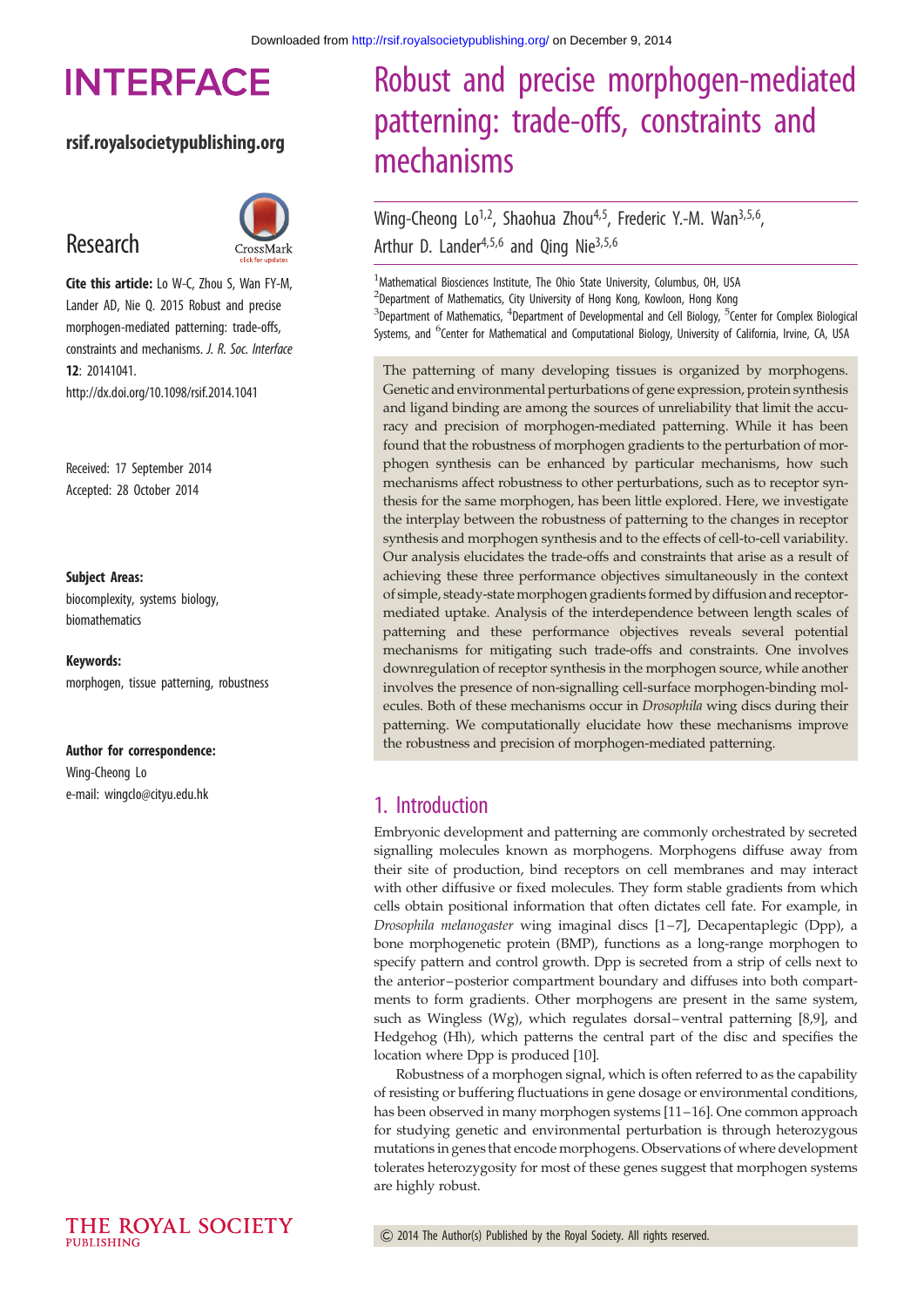The robustness to perturbation in morphogen synthesis is one of the major focuses in most studies on the subject [\[14,17](#page-11-0)–[21\]](#page-11-0). One generic strategy to make gradients robust to perturbation in morphogen synthesis is through 'self-enhanced ligand degradation' [[14\]](#page-11-0). Morphogen receptor synthesis is regulated by morphogen signalling in such a way that morphogen degradation increases with the strength of signalling. Several morphogen systems, including Hh and Wg gradients in patterning of Drosophila wing disc [[14](#page-11-0)] and retinoic acid in hindbrain patterning of zebrafish [[22\]](#page-11-0), exhibit features consistent with this strategy. In this strategy, the robustness is enhanced by decreasing the length scale of the signal gradient near the source [[17](#page-11-0)–[20\]](#page-11-0). The improvement in the robustness can be shown through reducing the sensitivity coefficient of the positional information to morphogen synthesis, which is measured through the fold change in patterning position with respect to any fold change in morphogen synthesis.

Stochastic events, such as morphogen– receptor binding processes and randomness in morphogen movement, particularly at low morphogen levels, produce uncertainty in morphogen signals and affect the precision of patterning and gene expression borders [\[17,23](#page-11-0)–[25](#page-11-0)]. The ability of morphogens to specify the tissue boundary locations of patterns depends on morphogen levels. The transition width, which is used to estimate the size of the region of 'salt-and-pepper' cell responses, provides a measurement for the sharpness of the borders separating cells of different fates driven by morphogens [\[23](#page-11-0)]. Studies of the transition width show that the precision of the sharpness of the cell response borders decreases from the source, and the positional information may reach a maximal precision within a few cells near the morphogen source [\[17,24](#page-11-0)]. To study how the kinetic parameters affect the maximal precision, three relevant classes of morphogen models (linear, exponential and algebraic) were examined to investigate which of them is most precise in producing a pattern when subject to both external and intrinsic stochastic events [[26\]](#page-11-0).

When the sensitivity coefficient of positional information to morphogen synthesis, which decreases with the distance from the source of the morphogen, is considered together with the transition width, which increases with distance, a trade-off is clearly seen between these two performance objectives. Such a trade-off can result in a limitation in the size of the spatial region that can display both a desirable sensitivity coefficient and a short transition width [[17\]](#page-11-0). The relative width of such a patterning region is a function of the length scale near the source and becomes zero when the length scale and the maximum pattern width are longer than certain levels. Because the length scale of a morphogen gradient determines the range of morphogen spreading, the limitation in the length scale of the morphogen due to such a trade-off restricts the ability to have long-range patterning of morphogens.

The trade-off between the two performance objectives potentially becomes worse if more performance objectives are considered. While we know that receptors that bind morphogens to transmit the morphogen signals to the individual cells clearly play an important role in patterning, the sensitivity coefficient of positional information to receptor synthesis is much less explored. Experimental evidence in the Drosophila wing disc reveals complex roles of the receptor in morphogenmediated patterning, in which Dfz2 (Wg receptor) broadens the range of Wg action by stabilizing it from degradation [\[8\]](#page-11-0) and overexpressing Tkv (Dpp receptor) shrinks the Dpp gradient [[27\]](#page-11-0). Both experimental [[28](#page-11-0)] and theoretical [[29\]](#page-11-0)

studies suggest that downregulation and overexpression of Tkv have crucial effects on the shape and robustness of morphogen activity.

Here, we investigate multiple performance objectives simultaneously and obtain the constraints that may arise from achieving them collectively. We consider a system of morphogens that are synthesized in a local region of tissue and that diffuse and bind with non-diffusible receptors to initiate signal transductions. By analysing the robustness to both morphogen and receptor syntheses, along with the noise-induced cellto-cell variability and its impact on patterning borders, we find trade-offs arising among these three performance objectives. In particular, the three performance objectives severely restrict the spatial range over which accurate and precise patterning may be achieved by morphogen gradients without complex regulations.

We first study a model consisting of only morphogens and their receptors. We derive an explicit analytical formula for the sensitivity coefficient of positional information to any given parameters in the model. Through a further analytical study on the transition width, we then estimate the range of the length scale for a robust and precise patterning region that is constrained by the three performance objectives. These analytical estimates, along with direct simulations, show that it is impossible for a morphogen system without any regulation to form patterns that are robust both to morphogen and receptor syntheses and to a 'reasonable size' of the transition width. The derived explicit relationships for the constraints suggest several mechanisms for relaxing the trade-offs and improving the balances among the three performance objectives.

The constraints can be partially alleviated through mechanisms such as receptor downregulation in morphogen synthesis regions [\[20,30,31\]](#page-11-0) and the presence of non-signalling binding sites [\[20,32](#page-11-0)–[34\]](#page-11-0), as observed for Dpp gradients in the Drosophila wing disc. Finally, through both analytical estimates and computational exploration of the model, we investigate how each mechanism relaxes the trade-offs and widens the range of the length scale of the signal gradient, leading to formation of a long-range robust and precise patterning region. The approach applied here may be useful for explaining some of the complex regulatory architectures of morphogen systems.

## 2. Results

### 2.1. Mathematical model

We model morphogens, receptors, their bindings and other regulations through reaction–diffusion equations. This approach has been generally applied for studying the formation and robustness of morphogen gradients [[17](#page-11-0)–[20,26\]](#page-11-0). We use the experimental observations of the wing disc in Drosophila [[28,32](#page-11-0)[,35,36\]](#page-12-0) to constrain and calibrate our model, which may be applied to other morphogen-mediated patterning systems.

In the model, morphogens are synthesized in a local region of tissue and diffuse and bind with non-diffusible receptors to form a gradient of morphogen–receptor complexes, which generate intracellular signals. These complexes govern patterning by placing boundaries between cell fates at particular thresholds of signal concentration. Here, we simplify the problem by representing the patterned tissue as a one-dimensional domain ([figure 1](#page-2-0)). The midpoint of the morphogen production region is denoted  $x = -x_p$ ; the boundary between the production region and the patterning region is  $x = 0$  and the edge of the 2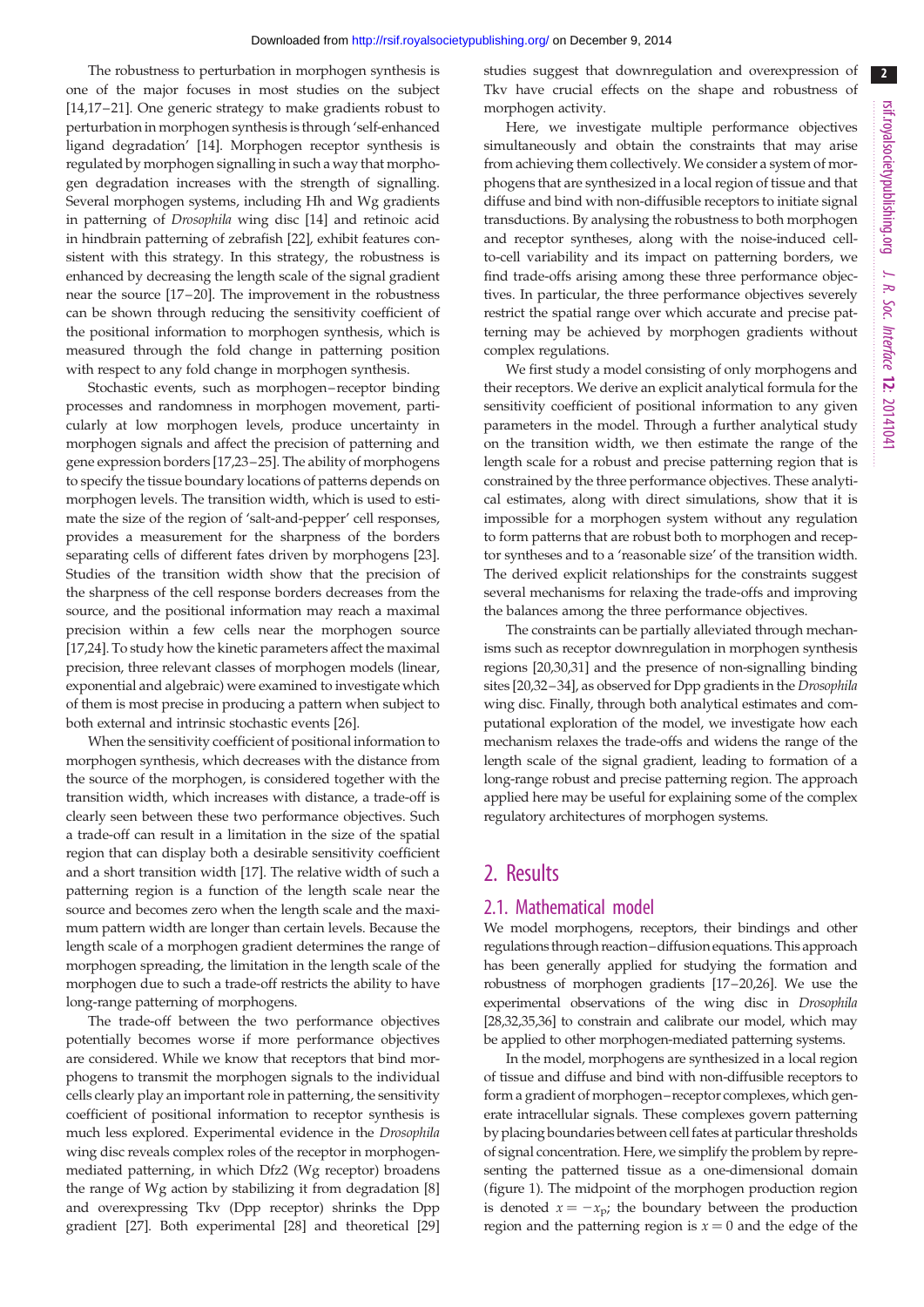3

<span id="page-2-0"></span>

Figure 1. Morphogen-mediated patterning. The morphogens are produced in a local production region ( $-x_p$ , 0) and diffuse towards the patterning region (0,  $x_{\text{max}}$ ). The receptors are produced in the entire region and bind with diffusive morphogens to form a morphogen –receptor gradient. (Online version in colour.)

pattering region is  $x = x_{\text{max}}$ . The variables in the model are the concentrations of morphogens  $([L])$ , receptors  $([R])$ , and morphogen–receptor complexes ([LR]), time (t) and distance (x) from the morphogen source

$$
\frac{\partial[L]}{\partial t} = D_{\rm L} \frac{\partial^2[L]}{\partial x^2} - \alpha_{\rm R}[L][R] + \beta_{\rm R}[LR] + V_{\rm L}(x),\tag{2.1}
$$

$$
\frac{\partial [R]}{\partial t} = -\alpha_{\rm R}[L][R] + \beta_{\rm R}[LR] - d_{\rm R}[R] + v_{\rm R} \tag{2.2}
$$

and 
$$
\frac{\partial [LR]}{\partial t} = \alpha_{\text{R}}[L][R] - \beta_{\text{R}}[LR] - d_{\text{LR}}[LR].
$$
 (2.3)

In this scheme, morphogens bind to receptors, and their binding is assumed to be governed by a second-order binding rate constant  $\alpha_R$ . Morphogen–receptor complexes dissociate according to a first-order rate constant  $\beta_{\rm R}$ . The constants  $d_{\rm R}$ and  $d_{LR}$  are first-order degradation rate constants for the receptors and morphogen–receptor complexes, respectively.  $D_L$  is the diffusion coefficient of the free morphogen.  $V_L(x)$  and  $v_R$ are the synthesis rates of the morphogen and receptor, respectively.  $V_L$  has a constant value  $v_L$  in the production region and is zero elsewhere.  $v_R$  is taken to be a constant in the entire region (although we will relax this assumption later). We assume that the morphogen gradient is symmetric with respect to  $x = -x_p$ and that the concentration of morphogens is effectively zero at  $x = x_{\text{max}}$ , i.e. that  $x = x_{\text{max}}$  is chosen to be sufficiently far from the morphogen source such that few morphogens are present. Thus, the boundary conditions are

$$
\frac{\partial[L]}{\partial x}(t, -x_{\rm p}) = 0, \quad [L](t, x_{\rm max}) = 0. \tag{2.4}
$$

For analytical treatments, we typically choose  $x_{\text{max}} = \infty$ . This minimal morphogen gradient model fits many features of the Dpp and Wg gradients of the Drosophila wing disc [\[37](#page-12-0)].

The formation of morphogen gradients typically requires only a few hours, which is relatively short compared with the timescale of tissue development, which is usually longer than a day. In other words, the morphogen gradients quickly 'relax' to their steady states whenever the tissue changes its size (on a much slower timescale). Most of the previous studies on developmental patterning used the steady-state assumption [[6,13](#page-11-0),[19\]](#page-11-0). Hence, we assume that morphogen gradients are realized by cells at the steady state. We thus take the intracellular signal, Sig, produced by the morphogen gradient to be equal to the steady-state concentration of the morphogen– receptor complex:

$$
Sig(x) = [LR]_{ss}(x). \tag{2.5}
$$

For the readers' convenience, the definitions of all the parameters and variables used in this paper are listed in [table 1](#page-3-0).

# 2.2. Sensitivity coefficients of the positional information to synthesis rates

The robustness of systems to external or internal variations is often quantified by the sensitivity coefficient, which corresponds to the fold change in an output of interest in response to a given fold change in a particular input [\[38](#page-12-0)]. In general, for any input  $a$  and output  $b$ , we define the sensitivity coefficient as

$$
S_{b,a} = \left| \frac{\partial \ln b}{\partial \ln a} \right| = \left| \frac{a}{b} \frac{\partial b}{\partial a} \right|.
$$
 (2.6)

To express the sensitivity coefficient of the output of a morphogen gradient to any parameter  $p$ , we introduce a function  $x(Sig, p)$  for the spatial location at which the signal is at level Sig, given the parameter value  $p$ . Then, the sensitivity coefficient of the positional information to  $p$  is  $S_{x,p}$ .

Most of the existing experimental studies have focused on the sensitivity to morphogen or receptor synthesis independently [\[8,14,27](#page-11-0)]. The majority of the experimental results are for Dpp/BMP systems. The sensitivity to other processes has hardly been explored in experiments or in theory. Hence, we focus on the case where  $p = v_L$ , the morphogen synthesis rate, or  $p = v_R$ , the receptor synthesis rate.

We also introduce the notion of the length scale  $\lambda$  of a morphogen gradient, which quantifies the spatial range of action of morphogens, as determined by the balance between morphogen diffusion and clearance. As these processes are not necessarily spatially uniform, the length scale is defined in a local manner as the ratio of the signal to the slope of the signal gradient [[14,17](#page-11-0)]

$$
\lambda(\text{Sig}, p) = -\frac{\text{Sig}}{\partial \text{Sig}/\partial x}.
$$
 (2.7)

The negative sign is used because Sig is a decreasing function and we consider  $\lambda$  to be a positive value.

Given the definitions of the sensitivity coefficient (2.6) and the length scale (2.7), we can write the sensitivity coefficient of positional information in terms of any parameter  $p$  at a signal level Sig, i.e.  $S_{x,p}$ (Sig), in terms of x and  $\lambda$ . First, by the definition of  $\lambda$ , we have

$$
x(\text{Sig}_1, p) = \int_{\text{Sig}_1}^{\text{Sig}_0(p)} \frac{\lambda(y, p)}{y} \, \text{d}y,\tag{2.8}
$$

where  $Sig_0(p)$  is the level of signal adjacent to the source of the morphogen, Sig(0,  $p$ ). The derivative of  $x$  with respect to p is

$$
\frac{\partial x}{\partial p} = \int_{\text{Sig}_1}^{\text{Sig}_0(p)} \frac{1}{y} \frac{\partial \lambda(y, p)}{\partial p} \, \text{d}y + \frac{\text{dSig}_0}{\text{d}p} \frac{\lambda(\text{Sig}_0, p)}{\text{Sig}_0},\tag{2.9}
$$

which leads to

$$
\frac{p \partial x}{x \partial p} = \frac{1}{x(\text{Sig}_{1}, p)} \left( \int_{\text{Sig}_{1}}^{\text{Sig}_{0}(p)} \frac{p \partial \lambda(y, p)}{y} dy + p \frac{\text{disg}_{0}}{\text{d}p} \frac{\lambda(\text{Sig}_{0}, p)}{\text{Sig}_{0}} \right). \tag{2.10}
$$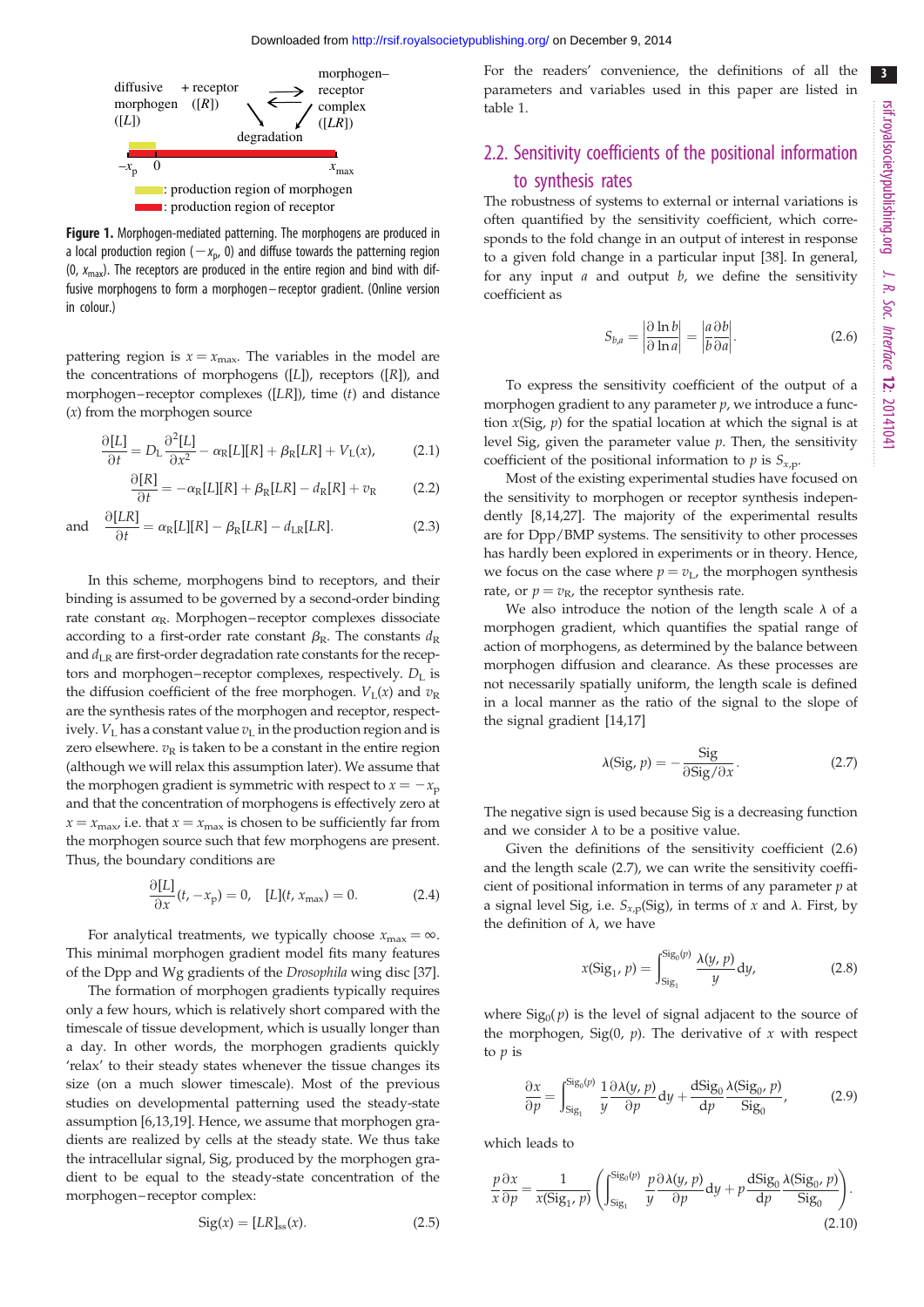#### <span id="page-3-0"></span>Table 1. List of variables and parameters.

|                           | units                                | definitions                                                                                                              |  |
|---------------------------|--------------------------------------|--------------------------------------------------------------------------------------------------------------------------|--|
| variables                 |                                      |                                                                                                                          |  |
| $[L]$                     | μM                                   | concentration of morphogens                                                                                              |  |
| [R]                       | μM                                   | concentration of receptors                                                                                               |  |
| [LR]                      | μM                                   | concentration of morphogen-receptor complexes                                                                            |  |
| [N]                       | μM                                   | concentration of non-receptors                                                                                           |  |
| [LM]                      | $\mu$ M                              | concentration of morphogen-non-receptor complexes                                                                        |  |
| Sig                       | μM                                   | signal level                                                                                                             |  |
| performance objectives    |                                      |                                                                                                                          |  |
| $S_{X,V_L}$               |                                      | sensitivity coefficient of positional information to the morphogen synthesis rate                                        |  |
| $S_{x,v_R}$               |                                      | sensitivity coefficient of positional information to the receptor synthesis rate                                         |  |
| $S_{x,v_N}$               |                                      | sensitivity coefficient of positional information to the non-receptor synthesis rate                                     |  |
| W                         | μm                                   | transition width                                                                                                         |  |
| $\mathsf{C}_{\mathsf{L}}$ |                                      | upper bounds of $S_{x,v_L}$ for the useful patterning region                                                             |  |
| $\mathcal{C}_{R}$         |                                      | upper bounds of $S_{x,v_R}$ for the useful patterning region                                                             |  |
| $C_{N}$                   |                                      | upper bounds of $S_{x,v_N}$ for the useful patterning region                                                             |  |
| $\zeta_{W}$               | աՠ                                   | upper bounds of W for the useful patterning region                                                                       |  |
| parameters                |                                      |                                                                                                                          |  |
| $X_{\rm p}$               | $\mu$ m                              | half width of the production region                                                                                      |  |
| $X_{\text{max}}$          | µm                                   | length between the production region and the edge of the patterning region                                               |  |
| $V_{\rm L}$               | $\mu$ M s <sup>-1</sup>              | production rate of morphogens                                                                                            |  |
| $D_{\rm L}$               | $\mu$ m <sup>2</sup> s <sup>-1</sup> | diffusion rate coefficient of morphogens                                                                                 |  |
| $\alpha_{\mathsf{R}}$     | $\mu$ M $^{-1}$ s $^{-1}$            | binding rate constant for morphogen-receptor complexes                                                                   |  |
| $\beta_{\rm R}$           | $\varsigma^{-1}$                     | dissociation rate constant for morphogen-receptor complexes                                                              |  |
| $d_{\mathsf{R}}$          | $\varsigma^{-1}$                     | degradation rate constant of receptors                                                                                   |  |
| $d_{\text{LR}}$           | $s^{-1}$                             | degradation rate constant of morphogen-receptor complexes                                                                |  |
| $V_{R}$                   | $\mu$ M s <sup>-1</sup>              | production rate of receptors                                                                                             |  |
| $K_{R}$                   | $\mu$ M                              | $d_{\rm R}(\beta_{\rm R}+d_{\rm LR})/\alpha_{\rm R}d_{\rm LR}$ , Michaelis constant of morphogen – receptor binding      |  |
| $\alpha_{\mathsf{N}}$     | $\mu$ M $^{-1}$ s $^{-1}$            | binding rate constant for morphogen-non-receptor complexes                                                               |  |
| $\beta_{\mathsf{N}}$      |                                      | dissociation rate constant for morphogen – non-receptor complexes                                                        |  |
| $d_{\mathsf{N}}$          | $\mathsf{s}^{-1}$                    | degradation rate constant of non-receptors                                                                               |  |
| $d_{LN}$                  | $s^{-1}$                             | degradation rate constant of morphogen-non-receptor complexes                                                            |  |
| $V_{\rm N}$               | $\mu$ M s <sup>-1</sup>              | production rate of non-receptors                                                                                         |  |
| $K_{\rm N}$               | μM                                   | $d_N(\beta_N + d_{LN})/\alpha_N d_{LN}$ , Michaelis constant of morphogen – non-receptor binding                         |  |
| $\lambda_{\sf U}$         | µm                                   | $\sqrt{D_L K_R / v_R}$ , approximated length scale of the signal gradient in the system without non-receptors            |  |
| $\lambda_{2U}$            | $\mu$ m                              | $\sqrt{D_L(v_R/K_R + v_N/K_N)^{-1}}$ , approximated length scale of the signal gradient in the system with non-receptors |  |
| $\theta$                  |                                      | ratio of the receptor synthesis rate in the morphogen production region to that in the other region                      |  |
| $\rho_{\texttt{RN}}$      |                                      | $(\nu_{R}/K_{R})/(\nu_{R}/K_{R} + \nu_{N}/K_{N})$                                                                        |  |

Then, the sensitivity coefficient  $S_{x,p}(\text{Sig}_1)$  can be written as

$$
S_{x,p}(\text{Sig}_1) = \left| \frac{p}{x(\text{Sig}_1, p)} \int_{\text{Sig}_1}^{\text{Sig}_0(p)} \frac{1}{y} \frac{\partial \lambda(y, p)}{\partial p} \, \mathrm{d}y + \frac{p}{x(\text{Sig}_1, p)} \frac{\text{d}\text{Sig}_0}{\text{d}p} \frac{\lambda(\text{Sig}_0, p)}{\text{Sig}_0} \right|.
$$
 (2.11)

When  $p = v_L$ , for the case of the sensitivity coefficient to the morphogen synthesis rate (figure  $2a$ ,b), the first term of the right-hand side in (2.11) is zero for all  $x > 0$  because there is no morphogen production for  $x > 0$ , so the length scale is independent of  $v_L$ , i.e.  $\partial \lambda / \partial p = \partial \lambda / \partial v_L = 0$ . Consequently, the sensitivity coefficient of positional information to the morphogen synthesis rate will be proportional to the length scale of the signal gradient evaluated at  $x = 0$ , a result consistent with previous studies [[14,17](#page-11-0)].

When  $p = v<sub>R</sub>$ , for the case of the sensitivity coefficient to the receptor synthesis rate, the first term of the right-hand side in (2.11) is negative because the length scale  $\lambda$  decreases 4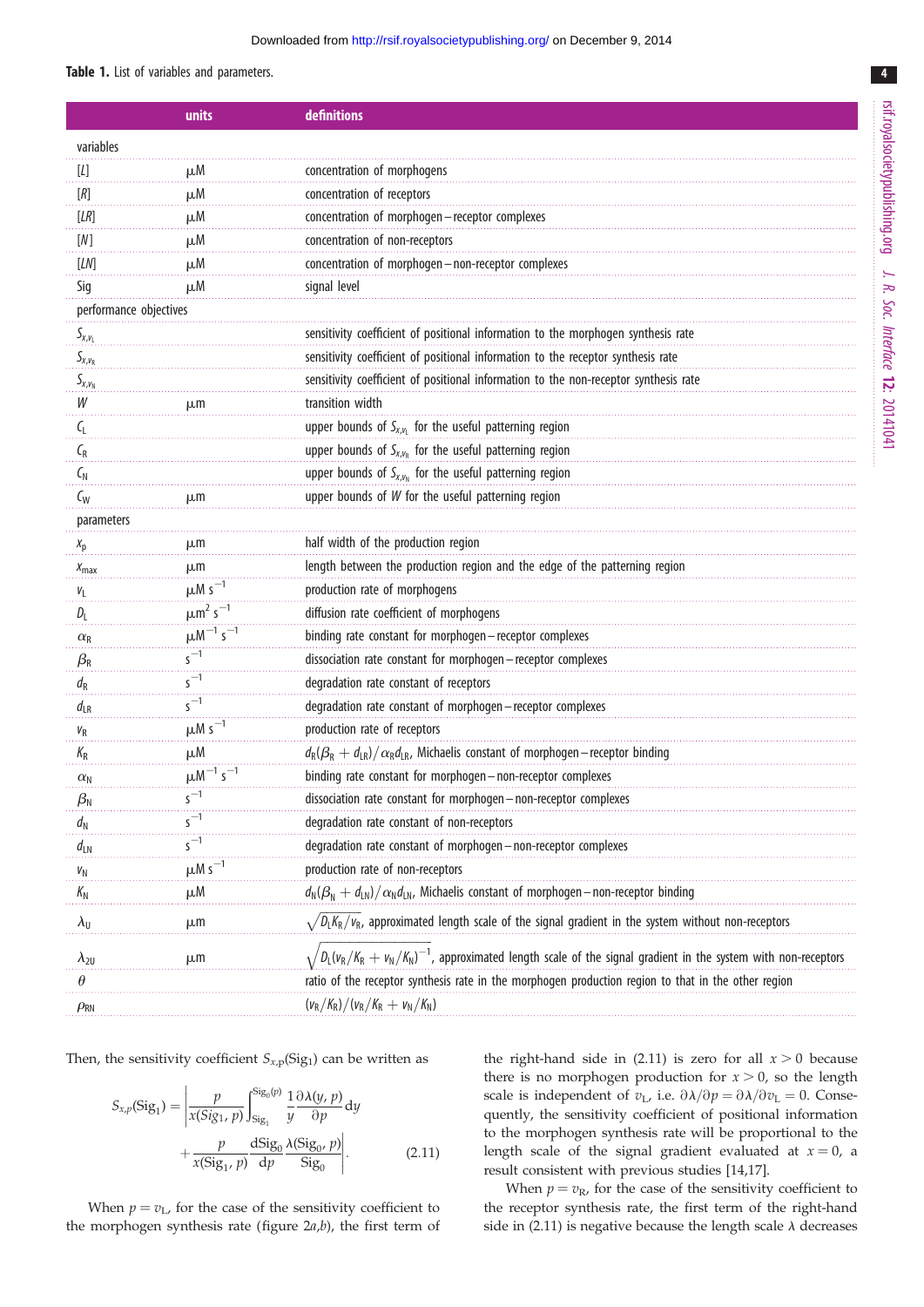<span id="page-4-0"></span>

Figure 2. Two performance objectives: sensitivity coefficient to the morphogen synthesis rate and sensitivity coefficient to the receptor synthesis rate. (a) Normalized signal gradient at wild-type and signal gradients after doubling and halving the morphogen synthesis rate. (b) Sensitivity coefficient to the morphogen synthesis rate. The sensitivity coefficient of positional information to the morphogen synthesis rate decreases with respect to the distance from the source. (c) Normalized signal gradient of the wild-type and signal gradients after doubling and halving the receptor synthesis rate. (d) Sensitivity coefficient to the receptor synthesis rate. The sensitivity coefficient of positional information to the receptor synthesis rate increases with respect to the distance after a drop close to the source. All the simulations are based on equations  $(2.1) - (2.3)$  using the parameters shown in table 2. (Online version in colour.)

| parameters | units                                | figure 2 <i>a</i> , <i>b</i> | figure 2c,c                    |
|------------|--------------------------------------|------------------------------|--------------------------------|
|            | աm                                   |                              |                                |
|            | աՠ                                   | 300                          | 300                            |
|            | $\mu$ M $^{-1}$ s $^{-1}$            | 28.5                         | 28.5                           |
|            |                                      | $7.06 \times 10^{-4}$        | 7.06 $\times$ 10 <sup>-4</sup> |
|            |                                      | $6.62 \times 10^{-4}$        | $6.62 \times 10^{-4}$          |
|            |                                      | $1.08 \times 10^{-4}$        | $1.08 \times 10^{-4}$          |
|            | $\mu$ M s <sup>-1</sup>              | $1.58 \times 10^{-5}$        | $1.58 \times 10^{-5}$          |
|            | $\mu$ M s <sup>-1</sup>              |                              | $1.69 \times 10^{-5}$          |
|            | $\mu$ m <sup>2</sup> s <sup>-1</sup> |                              |                                |
|            |                                      |                              |                                |

Table 2. Parameters used in figure 2.

as more receptors are produced; the second term of the righthand side in  $(2.11)$  is positive because  $Sig<sub>0</sub>$  increases with the expression of receptors. The sensitivity coefficient drops to zero near the source when the second term decreases to the threshold, which is equal to the magnitude of the first term. In the region far from the source, the second term continues to decrease to zero. The first term becomes dominant in the right-hand side, and the sensitivity finally approaches a constant value (approx. 0.5, shown in figure 2d). This nonmonotonic behaviour of the sensitivity coefficient to the receptor synthesis rate (figure  $2c.d$ ) is different from that of the morphogen synthesis rate, for which the sensitivity coefficient monotonically decreases away from the source (figure 2a,b).

This result agrees with experimental findings in Drosophila wing discs that overexpression of the Dpp receptor Tkv reduces the spatial range of Dpp action, while heterozygous mutations of Tkv lead to increases in the range [[27](#page-11-0),[32,](#page-11-0)[39\]](#page-12-0).

# 2.3. Trade-offs among sensitivity coefficients to morphogen and receptor synthesis rates and the transition width

The transition width measures the width of a 'salt-and-pepper' transition zone in a signal due to cell-to-cell variability and stochastic variation in morphogen concentration [[17,24\]](#page-11-0). The transition width, denoted by  $W(x)$ , is estimated as

$$
W(x) = 2\lambda(x)CV(x), \qquad (2.12)
$$

where  $CV(x)$  is the coefficient of variation (standard deviation divided by the mean) of the amount of signal molecules at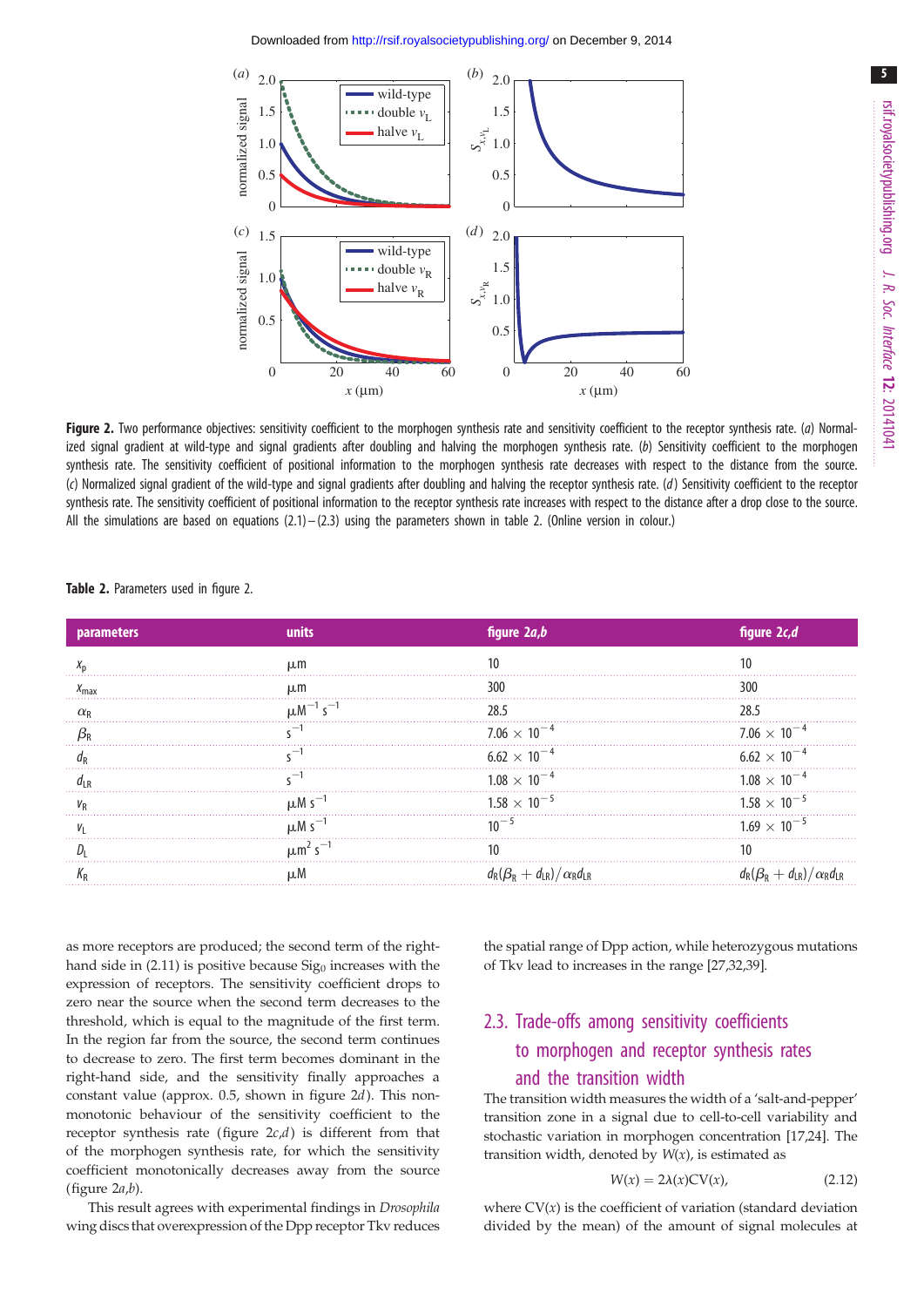position  $x$ . Similar to previous studies [\[17,26](#page-11-0)], we assume that the signal in a cell is a Poisson-distributed random variable [\[24](#page-11-0)]. Then,  $W(x)$  can be estimated by

$$
CV(x) = \frac{\sqrt{JSig(x)}}{JSig(x)},
$$
\n(2.13)

where *J* (with unit  $\mu$ M<sup>-1</sup>) is defined as the number of signalling molecules per micromolar concentration to express the concentration in terms of the number of molecules per cell. The signal is estimated through the steady-state solution of the deterministic equations (2.1)–(2.5). Compared with direct stochastic simulations, this approximation can save us computational cost, particularly when a large number of parameter sets are explored.

Intuitively, the length scale in (2.12) is used to transform the coefficient of variation of signal molecules to a range of positional fluctuation because the length scale is the ratio of the positional difference (positional fluctuation) to the corresponding relative change in the signal level (coefficient of variation). For a system to achieve good robustness and precision of patterning, the region for forming pattern borders should have a short transition width with low sensitivity coefficients to morphogen and receptor synthesis rates.

Deriving a set of explicit formulae for sensitivity coefficients and the transition width, we next study the trade-offs that arise among the three performance objectives: sensitivity coefficient to morphogen synthesis, sensitivity coefficient to receptor synthesis and transition width. We also discuss how these trade-offs influence the maximum range over which patterns can reliably form.

In all following analytical studies, we assume that receptor saturation has a low value. With this assumption and setting the left-hand sides of systems  $(2.1)$  – $(2.3)$  to be zero (assume that all the variables are time independent),  $Sig(x)$ can be approximated by solving

 $0 \approx D_{\rm L} \frac{\partial^2 [L]_{\rm ss}}{\partial x^2} - \frac{v_{\rm R}}{K_{\rm R}}$ 

and

$$
Sig(x) \approx \frac{v_{R}}{d_{LR}K_{R}}[L]_{ss},
$$
\n(2.15)

 $\frac{K_{\rm K}}{K_{\rm R}} [L]_{\rm ss} + V_{\rm L}(x)$  (2.14)

where  $[L]_{ss}$  is the steady-state solution of the morphogen concentration and  $K_R$ , the Michaelis constant of binding, is defined as  $d_{\text{R}}(\beta_{\text{R}}+d_{\text{LR}})/\alpha_{\text{R}}d_{\text{LR}}$ . The length scale of the signal gradient can be approximated by a constant

$$
\lambda_{\rm U} = \sqrt{\frac{D_{\rm L} K_{\rm R}}{v_{\rm R}}}.\tag{2.16}
$$

Computational simulations, without any prior assumption of receptor saturation, are used to confirm the analytical results.

### 2.3.1. Upper bounds of length scale and distance for forming robust and precise patterns

A robust patterning system with good precision should have a short transition width and low sensitivity coefficients to both morphogen and receptor synthesis rates. Here, we define a 'useful patterning region' as a spatial region satisfying the following three conditions:

$$
W(x) < C_W, \ S_{x,v_L} < C_L \text{ and } S_{x,v_R} < C_R,\tag{2.17}
$$

where  $C_{\text{W}}$ ,  $C_{\text{L}}$  and  $C_{\text{R}}$  are the upper bounds for the three performance objective functions. The upper bounds can be determined by the sizes of the cells and the tissues for a specific biological system. For example, if the diameter of each cell is approximately  $1 \mu m$ , as in the *Drosophila* wing disc, and we assume that the transition width at any location is less than four cells in the useful patterning region,  $C_W$  should be less than 4  $\mu$ m.

Because the signal is considered to be a Poisson-distributed random variable, the effect of the noise in the signal becomes important in the region where the signal level is low. In such a region, the level of receptor saturation is likely to be very low, such that the transition width can be approximated as

$$
W(x) \approx \frac{2\lambda_U e^{(x-x_1)/(2\lambda_U)}}{\sqrt{\text{JSig}(x_1)}},\tag{2.18}
$$

where  $x > x_1$  and  $x_1$  is large enough to satisfy the condition for low receptor saturation. By assuming low receptor saturation everywhere, we can also obtain

$$
S_{x,v_{\rm L}} \approx \frac{\lambda_{\rm U}}{x}.\tag{2.19}
$$

Using this approximation, along with two of the three constraints,  $W(x) < C_W$  and  $S_{x,v_L} < C_L$ , we obtain two inequalities involving x

$$
\frac{\lambda_U}{x} < C_L \text{ and } \frac{2\lambda_U e^{(x-x_1)/(2\lambda_U)}}{\sqrt{J\text{Sig}(x_1)}} < C_W.
$$

Hence, we estimate that the useful patterning region  $x$ is within

$$
\frac{\lambda_{\rm U}}{C_{\rm L}} < x < 2\lambda_{\rm U} \ln\left(\frac{\sqrt{J\text{Sig}_0}C_{\rm W}}{2\lambda_{\rm U}}\right),\tag{2.20}
$$

and that the width of this region is approximately

$$
2\lambda_{\rm U} \ln \left( \frac{\sqrt{J\text{Sig}_0} C_{\rm W}}{2\lambda_{\rm U}} \right) - \frac{\lambda_{\rm U}}{C_{\rm L}}.
$$
 (2.21)

The useful patterning region exists only if the width of the region is positive; thus, one of the necessary conditions for the existence of the useful patterning region is

$$
\lambda_{\rm U} < \frac{\sqrt{J}\mathrm{Sig}_0 C_{\rm W}}{2e^{1/(2C_{\rm L})}}.\tag{2.22}
$$

According to (2.22), the constant  $\lambda_U$  has an upper bound that restricts the distance that morphogens can reach from the source. Additionally, from (2.21), the relative width of the region (the width of the region over the upper bound of the region) can be approximated by  $1 - 1/2C_L \ln(\sqrt{f\text{Sig}_0C_Wc}/2\lambda_U)$ , which is a decreasing function of  $\lambda_U$  if  $\lambda_U$  satisfies the condition (2.22). This shows that the relative width decreases when  $\lambda_U$  increases for a long-range signal that governs farther patterning from the source.

We directly simulate the original model  $(2.1)$ – $(2.3)$  for the case without any assumption on low receptor saturation. Instead of selecting one set of parameters for the model, we study a large number of sets of parameters randomly chosen in the ranges based on experimental observations for Dpp gradients in the Drosophila wing imaginal disc ([table 3\)](#page-6-0). The simulations are consistent with the analytical estimate, demonstrating that the region for  $W(x) < C_W = 6 \mu m$  and  $S_{x,v_L}$  < C<sub>L</sub> = 0.3 exists when the length scale is smaller than a certain level ([figure 3](#page-7-0)a,b). As the length scale increases, the relative width of the useful patterning region decreases, exhibiting a trade-off between long-range patterning and the relative width of the useful patterning region.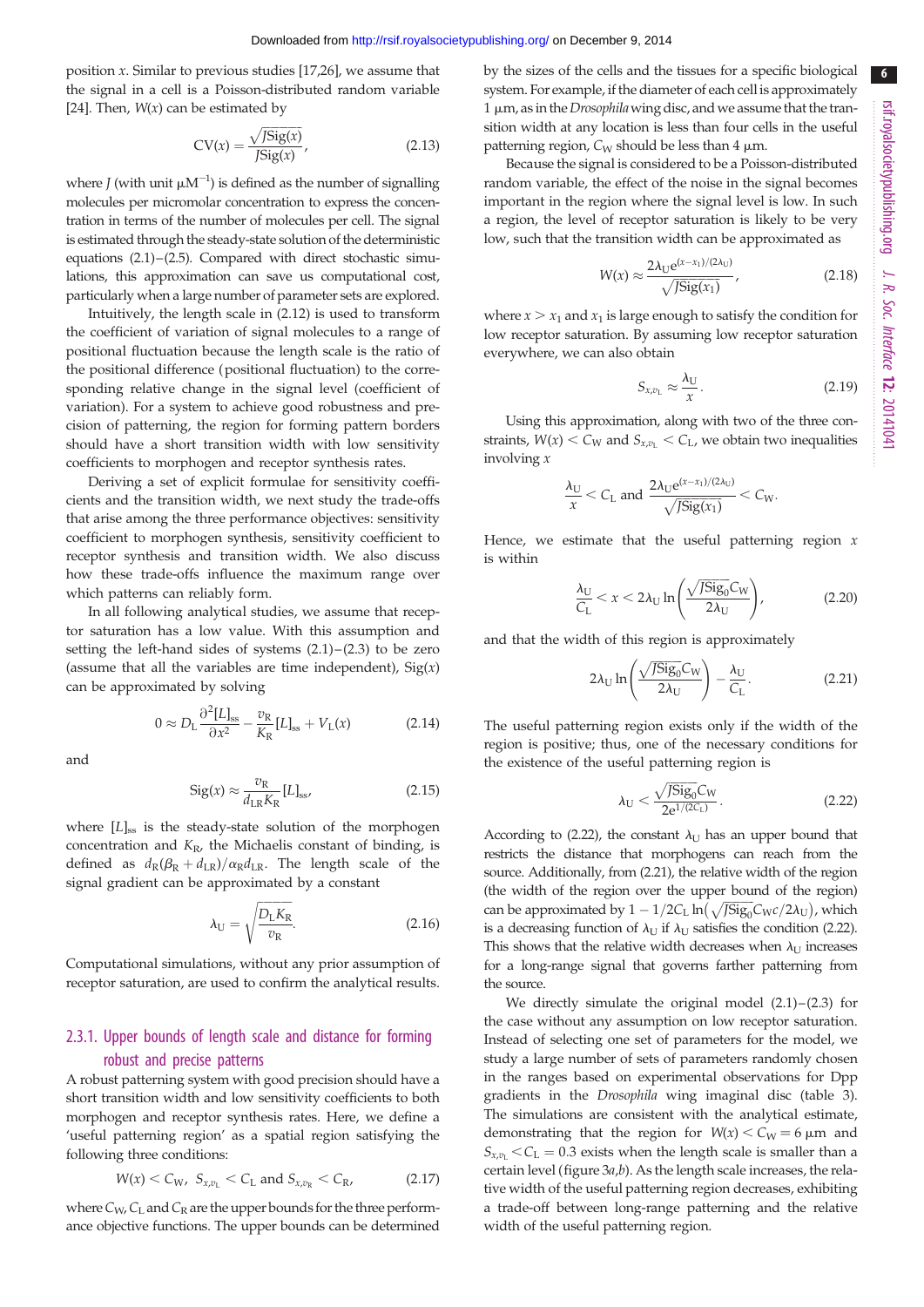<span id="page-6-0"></span>Table 3. Ranges of parameters for large parameter spaces.

| <b>parameters</b>                                                                           | ranges                                                         | units                                | distribution of<br>random generation | reference                                                                  |
|---------------------------------------------------------------------------------------------|----------------------------------------------------------------|--------------------------------------|--------------------------------------|----------------------------------------------------------------------------|
| $X_{\rm D}$                                                                                 | 10                                                             | μm                                   |                                      | $[46]$                                                                     |
| $X_{\text{max}}$                                                                            | 300                                                            | μm                                   |                                      | large domain for half of Drosophila<br>wing disc                           |
| $\alpha_{\rm R}$ , $\alpha_{\rm N}$                                                         | $10^{-2} - 10^{2}$                                             | $\mu$ M $^{-1}$ s $^{-1}$            | logarithmic                          | cover wide range; estimated for BMPs<br>in the range of $0.1 - 1$ [52]     |
| $\beta_{\rm R}/\alpha_{\rm R}$ , $\beta_{\rm N}/\alpha_{\rm N}$                             | $10^{-5} - 1$                                                  | μM                                   | logarithmic                          | covers wide range; for BMP-receptor,<br>it is approximately $10^{-4}$ [53] |
| $d_R/d_{IR}$ , $d_N/d_{IN}$                                                                 | $0.5 - 2$                                                      |                                      | logarithmic                          | $[52]$                                                                     |
| $d_{LR}$ , $d_{LN}$                                                                         | $10^{-5} - 10^{-3}$                                            |                                      | logarithmic                          | for Dpp, it is approximately $2 \times 10^{-4}$ [6]                        |
| $v_R/d_{LR} + v_N/d_{LN}$ or $V_R/d_{LR} +$<br>$V_{\rm N}/d_{\rm LN}$ for (2.44) and (2.45) | $10^{-3} - 0.26$                                               | μM                                   | logarithmic                          | range of total amount is less than<br>$5 \times 10^3$                      |
| V <sub>1</sub>                                                                              | $10^{-7} - 10^{-2}$                                            | $\mu$ M s <sup>-1</sup>              | logarithmic                          | large range corresponding to receptor<br>synthesis rate                    |
| $D_{1}$                                                                                     | 10                                                             | $\mu$ m <sup>2</sup> s <sup>-1</sup> |                                      | [52]                                                                       |
|                                                                                             | $1.8 \times 10^{4}$                                            | $\mu$ M <sup>-1</sup>                |                                      | according to cell dimension in [52]                                        |
| $K_{\rm R}$                                                                                 | $d_{\rm R}(\beta_{\rm R}+d_{\rm LR})/\alpha_{\rm R}d_{\rm LR}$ | μM                                   |                                      |                                                                            |
| K <sub>N</sub>                                                                              | $d_N(\beta_N+d_{\text{LN}})/\alpha_N d_{\text{LN}}$            | μM                                   |                                      |                                                                            |

### 2.3.2. Lower bounds of the length scale and distance for forming robust and precise patterns

The sensitivity coefficient of positional information to the receptor synthesis rate can be approximated by solving the system (2.14) and (2.15) and substituting the solution into  $(2.11)$ . The solution of the system  $(2.14)$  and  $(2.15)$  is

$$
Sig(x) \approx \frac{v_L}{2d_{LR}} (1 - e^{-2x_p/\lambda_U}) e^{-x/\lambda_U} \text{ for } x \ge 0.
$$

By substituting the solution into (2.11), we obtain

$$
S_{x,v_R} \approx \left| -\frac{1}{2} + \frac{x_P}{e^{2x_P/\lambda_U} - 1} \frac{1}{x} \right|.
$$
 (2.23)

If  $C_R$  is less than 0.5, the condition  $S_{x,v_R} < C_R$  implies that the useful patterning region is within

$$
\frac{2x_{\rm p}}{(e^{2x_{\rm p}/\lambda_{\rm U}}-1)(1+2C_{\rm R})} < x < \frac{2x_{\rm p}}{(e^{2x_{\rm p}/\lambda_{\rm U}}-1)(1-2C_{\rm R})};\qquad(2.24)
$$

if  $C_R$  is larger than or equal to 0.5, the condition  $S_{x,v_R} < C_R$ leads to

$$
\frac{2x_{\rm p}}{(e^{2x_{\rm p}/\lambda_{\rm U}}-1)(1+2C_{\rm R})}
$$

In this paper, we assume that  $C_R < 0.5$ , which implies that the pattern border changes less than  $50 \ln(2)/100 = 34.7\%$ when the receptor synthesis rate is doubled.

Here, the condition (2.24) with another constraint  $S_{x,v_L} < C_L$ implies that the useful patterning region is within

$$
\max \left( \frac{2x_{p}}{(e^{2x_{p}/\lambda_{U}} - 1)(1 + 2C_{R})}, \frac{\lambda_{U}}{C_{L}} \right) < x
$$
  
< 
$$
< \frac{2x_{p}}{(e^{2x_{p}/\lambda_{U}} - 1)(1 - 2C_{R})},
$$
 (2.26)

and the width of the useful patterning region should be

$$
\frac{2 x_{\rm p}}{(e^{2 x_{\rm p}/\lambda_{\rm U}}-1) (1-2 C_{\rm R})}-{\rm max}\bigg(\frac{2 x_{\rm p}}{(e^{2 x_{\rm p}/\lambda_{\rm U}}-1) (1+2 C_{\rm R})},\,\frac{\lambda_{\rm U}}{C_{\rm L}}\bigg). \eqno(2.27)
$$

The useful patterning region exists only when the width is positive, which results in a necessary condition for the existence of the useful patterning region

$$
2x_{\rm p} - \frac{1 - 2C_{\rm R}}{C_{\rm L}} \lambda_{\rm U} (e^{2x_{\rm p}/\lambda_{\rm U}} - 1) > 0. \tag{2.28}
$$

The left-hand side of the condition (2.28) increases with respect to  $\lambda_{\text{UL}}$  so the condition (2.28) provides a lower bound for the length scale  $\lambda_U$ . This condition is usually very difficult to achieve; for example, when  $C_{\rm R} = C_{\rm L} = 0.3$  ( $S_{\rm x,v} < C_{\rm L} = 0.3$ , as used in [\[17\]](#page-11-0)), the condition (2.28) can be rewritten as

$$
2x_p - \frac{4}{3}\lambda_U(e^{2x_p/\lambda_U} - 1) > 0.
$$
 (2.29)

The left-hand side has an upper bound  $-(2/3)x_p$ ; thus, the condition (2.29) fails for any  $C_W$  and any set of parameters.

This result is consistent with computational studies in the system  $(2.1)$ – $(2.3)$ . By systematically searching in a large parameter space with  $C_{\rm L} = C_{\rm R} = 0.3$ , we do not find a region satisfying both  $S_{x,v_L}$  < C<sub>L</sub> and  $S_{x,v_R}$  < C<sub>R</sub>. Both the analytical estimate (2.28) and the simulations of the system suggest that the useful patterning regions can be found only when  $C_R$  > 0.35. This result implies that if there is no regulation for robustness, the pattern border changes at least 35 ln(2)/  $100 = 24\%$  when the receptor synthesis rate is doubled. The results in figure  $3c,d$  show that a region satisfies both  $S_{x,v_L} < C_L = 0.3$  and  $S_{x,v_R} < C_R = 0.4$  only when the length scale  $\lambda_U$  is larger than 10  $\mu$ m.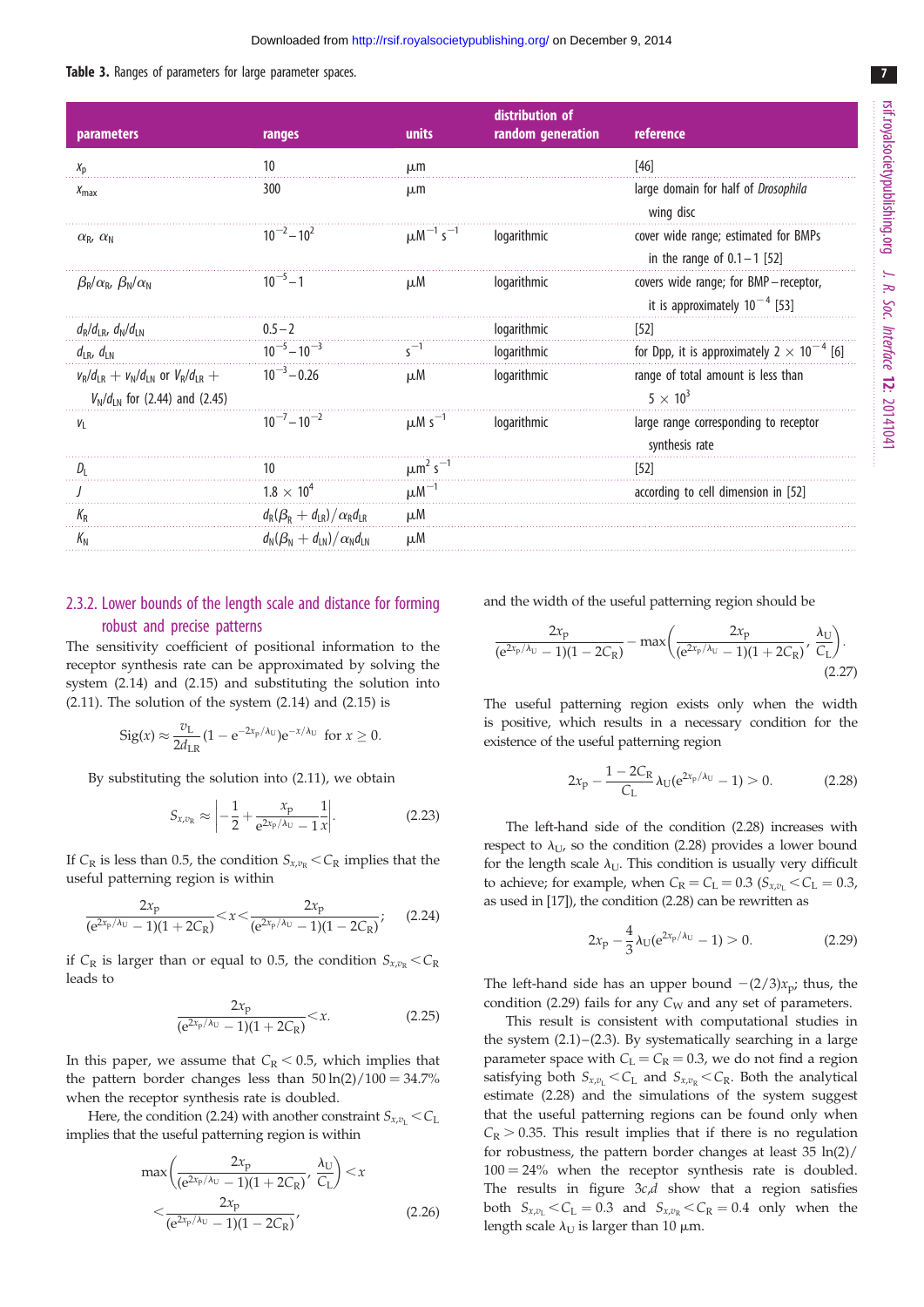<span id="page-7-0"></span>

**Figure 3.** Trade-offs between sensitivity coefficient to the morphogen synthesis rate and the transition width.  $x_{W2} = \min \{x: W < C_W\}$ ,  $x_W = \max \{x: W < C_W\}$  $x_L = \max \{x: S_{x,\nu_1} < C_L\}$ ,  $x_{L,\nu} = \max \{x_L, x_{W2}\}$ ,  $x_{R2} = \min \{x: S_{x,\nu_R} < C_R\}$ ,  $x_R = \max \{x: S_{x,\nu_R} < C_R\}$  and  $x_{L,R} = \max \{x_L, x_{R2}\}$ . (a) The useful patterning region is within the region where the sensitivity coefficient to the morphogen synthesis rate is less than  $C_l$  and the transition width is less than  $C_W$ . Here,  $C_l = 0.3$  and  $C_W = 6 \mu m$ . (b) The simulations using 10 000 sets of parameters for the system (2.1)–(2.3). Each dot represents one simulation case. The results support that the length scale has an upper bound for a low sensitivity coefficient to the morphogen synthesis rate and a short transition width. (c) The useful patterning region is within the region where the sensitivity coefficient to the morphogen synthesis rate is less than  $C<sub>1</sub>$  and the sensitivity coefficient to the receptor synthesis rate is less than C<sub>R</sub>. Here, C<sub>L</sub> = 0.3 and C<sub>R</sub> = 0.4. (d) The simulations using 10 000 sets of parameters for the system (2.1)–(2.3) support that the length scale has a lower bound for low sensitivity coefficients to the morphogen and receptor synthesis rates. The parameters used in the figure are shown in [table 3](#page-6-0). (Online version in colour.)

#### 2.4. Mechanisms to relax the constraints

In §2.5, we showed that if there is a patterning region with the sensitivity coefficient to the morphogen synthesis rate less than 30% ( $S_{x,v_L}$  < C<sub>L</sub> = 0.3) and the transition width less than 6  $\mu$ m  $(W(x) < C_W = 6 \mu m)$ , the length scale  $\lambda_U$  and the distance for patterning need to be less than  $12$  and  $60 \text{ µm}$ , respectively, from the source (figure  $3a,b$ ). Instead of the transition width, if the constraint for the sensitivity coefficient to the receptor synthesis rate is considered ( $S_{x,v_R} < C_R = 0.4$ ) along with the constraint for the sensitivity coefficient to the morphogen synthesis rate  $(S_{x,v_L} < C_L = 0.3)$ , the length scale  $\lambda_U$  and the distance for pattering should be larger than 20 and 80  $\mu$ m, respectively, from the source (figure  $3c,d$ ). These results indicate that it is impossible to have a patterning region when all three performance objectives, as shown in [figure 4](#page-8-0)a, are considered simultaneously; this is also verified with a large number of sets of parameters ([figure 4](#page-8-0)c).

Receptor production regulations and the presence of nonsignalling binding sites have been suggested to play an important role in the robustness and precision of pattern formation [[7](#page-11-0),[14,19,20,30](#page-11-0),[32,33](#page-11-0)[,40](#page-12-0)– [42](#page-12-0)]. Hence, we consider two additional mechanisms: (i) instead of a uniform receptor synthesis rate, lowering the receptor synthesis rate in the morphogen production region [\[31](#page-11-0)] and (ii) including non-signalling binding sites (non-receptors) [[32](#page-11-0)–[34](#page-11-0)] in the system  $(2.1)$ – $(2.3)$ . In particular, we use the analytical estimates of the trade-offs among the three performance objectives to investigate how the size of the useful patterning region may be increased through these two mechanisms.

## 2.4.1. Lowering the receptor synthesis rate in the morphogen production region improves the lower bound of the length scale and the maximum distance over which robust patterning can be achieved

In Drosophila wing imaginal discs, the expression of Tkv (Dpp receptor) in the Dpp production region is lower than that in other areas due to the downregulation by Hh through master of thickveins (mtv) [\[31](#page-11-0)]. Such a mechanism can decrease the lower bound (obtained from (2.28)) of the length scale and the distance for a robust patterning region. We demonstrate this result using an analytical approach followed by direct simulations of the full system.

12: 20141041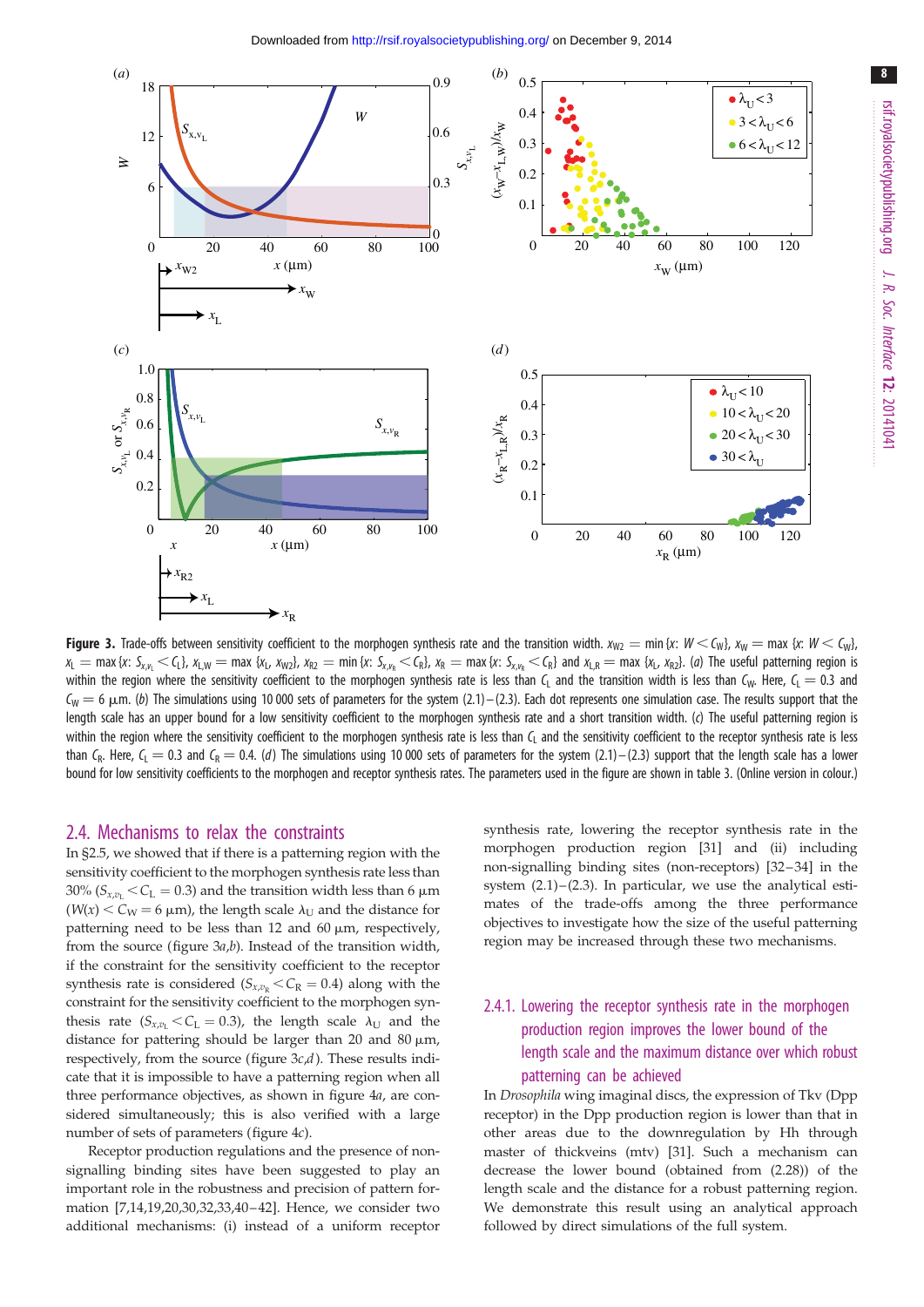Downloaded from<http://rsif.royalsocietypublishing.org/>on December 9, 2014

<span id="page-8-0"></span>

Figure 4. Two mechanisms: lowering the receptor synthesis rate in the source and the presence of non-signalling binding sites. (a) The useful patterning region is defined with three performance objectives: the sensitivity coefficient to morphogen synthesis  $S_{x,\nu_L} < C_L = 0.3$ , the sensitivity coefficient to receptor synthesis  $S_{x,v_R} < C_R = 0.4$  and the transition width  $W < C_W = 6 \mu m$ .  $x_1 = min\{x: S_{x,v_L} < C_L, S_{x,v_R} < C_R, W < C_W\}$ ,  $x_2 = max\{x: S_{x,v_L} < C_L, S_{x,v_R} < C_R, W < C_W\}$ . (b) The useful patterning region is defined with the three performance objectives defined in  $(a)$  and an extra constraint: the sensitivity coefficient to morphogen synthesis  $S_{x,v_N} < C_N = 0.3$ .  $x_3 = \min \{x: S_{x,v_L} < C_L, S_{x,v_R} < C_R, S_{x,v_N} < C_N, W < C_W\}, x_4 = \max \{x: S_{x,v_L} < C_L, S_{x,v_R} < C_R, S_{x,v_N} < C_N, W < C_W\}$ . (c–f) Simulations with a large set of parameters. For each case, 10 000 numerical simulations with different sets of parameters are obtained. The ranges of parameters are shown in [table 3](#page-6-0). (c) Without any regulation. No useful patterning region exists. (d) Lowering the receptor synthesis rate in the morphogen production region with  $\theta = 0.01$ . (e) Presence of non-signalling binding sites with different  $\rho$ . (f) Mixed mechanism of lowering the receptor synthesis rate in the source and the presence of non-signalling binding sites. (Online version in colour.)

First, the non-uniform receptor synthesis rate is added to the system  $(2.1)$ – $(2.3)$  by replacing  $v_R$  with a discontinuous function

$$
V_{R}(x) = \begin{cases} v_{R} \theta & \text{if } x \in (-x_{p}, 0) \\ v_{R} & \text{if } x \in [0, x_{\text{max}}), \end{cases}
$$
 (2.30)

where  $\theta \leq 1$  represents the ratio of the receptor synthesis rate in the morphogen production region to that in the other region. When the level of receptor saturation is low in the entire domain, the sensitivity coefficient of positional information to the receptor synthesis rate can be approximated as

$$
S_{x,v_{\mathbb{R}}} \approx \left| -\frac{1}{2} + \frac{F(\theta)}{2} \frac{1}{x} \right|, \tag{2.31}
$$

where

$$
F(\theta) = 2\sqrt{\theta}x_{\rm p}\left(\frac{1}{e^{2\sqrt{\theta}x_{\rm p}/\lambda_{\rm U}}-1} + \frac{1-\sqrt{\theta}}{1-\sqrt{\theta}+(1+\sqrt{\theta})e^{2\sqrt{\theta}x_{\rm p}/\lambda_{\rm U}}}\right).
$$
\n(3.32)

If  $C_R$  is less than 0.5, the condition  $S_{x,v_R} < C_R$  implies that the useful patterning region is within

$$
\frac{F(\theta)}{1+2C_{\rm R}} < x < \frac{F(\theta)}{1-2C_{\rm R}}.\tag{2.33}
$$

The function  $F(\theta)$  is decreasing with respect to  $\theta$ , showing that the maximal distance of the region (2.33) is increasing when the level of receptor synthesis reduction is increasing. The improvement in the size of the region (2.33) may be understood as the following. When the receptor synthesis rate increases, more morphogen molecules are captured by receptors, leading to a decrease in the length scale of the morphogen gradient. Hence, the level of morphogen decreases in the region far from the production region. Lowering the receptor synthesis rate in the morphogen production region allows more morphogens to diffuse out from the production region because, near the production region, the level of the signal increases more compared with the case of the uniform receptor synthesis rate. This balance improves the robustness in regions far from the production region.

Additionally, the sensitivity coefficient of positional information to the morphogen synthesis rate can be approximated as

$$
S_{x,v_{\rm L}} \approx \frac{\lambda_{\rm U}}{x}.\tag{2.34}
$$

In addition to the constraint  $S_{x,v} < C_L$ , the range (2.33) is refined to

$$
\max\left(\frac{F(\theta)}{1+2C_{\rm R}},\frac{\lambda_{\rm U}}{C_{\rm L}}\right)
$$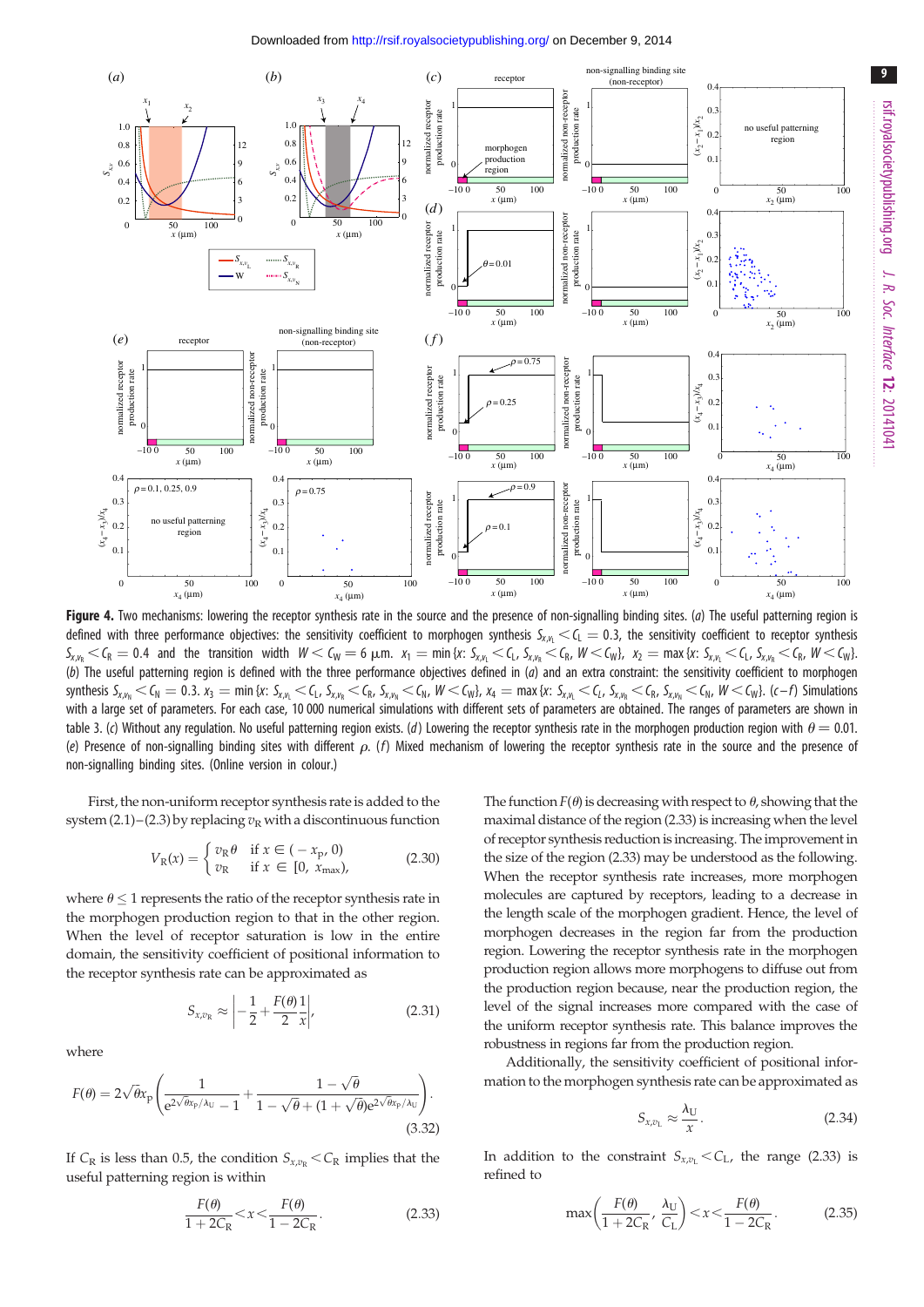Interestingly, this implies that when  $\theta \ll 1$ , the original condition (2.28) will be replaced by

$$
1 \!<\! C_{\rm L} + 2C_{\rm R}, \tag{2.36}
$$

which is independent of  $\lambda_U$ . In other words, a strong reduction of receptor synthesis in the morphogen production region can lead to the useful patterning region without any restriction on  $\lambda_{U}$ .

Although no restriction on  $\lambda_U$  resulted from (2.36), the sum of twice the threshold of the sensitivity coefficient to the receptor synthesis rate and the threshold of the sensitivity coefficient to the morphogen synthesis rate must be larger than one, suggesting that the condition is more sensitive to the threshold of the sensitivity coefficient to the receptor synthesis rate. In particular, even with a strong reduction of receptor synthesis in the morphogen production region, the useful patterning region still cannot be formed when  $C_R = 0.35$  and  $C_L = 0.3$ , which violate the condition (2.36).

[Figure 4](#page-8-0)d demonstrates the contribution of lowering the receptor synthesis rate in the source through direct simulations in a large parameter space for the system  $(2.1)$ – $(2.3)$  with the modification (2.48). In the simulations, we consider a small  $\theta$ , which is equal to 0.01. Compared with [figure 4](#page-8-0)c, which corresponds to the model without any regulation, lowering the receptor synthesis rate in the source increases the number of cases in which the useful patterning region exists and where the relative width of the useful patterning region can be larger than  $0.1$  at a distance of  $40 \mu m$  from the source.

# 2.4.2. Non-signalling binding sites reduce the sensitivity

coefficient to the receptor synthesis rate through buffering Other than signalling receptors, morphogens also bind with non-signalling binding sites (termed 'non-receptors'). Heparan sulfate proteoglycans, such as dally, syndecans and glypicans, are found to act as non-receptors for Dpp, Wg and Hh systems [[32](#page-11-0)–[34](#page-11-0)]. Modelling studies have suggested that non-receptors could play an important role in enhancing the robustness of pattern formation [[19,20](#page-11-0)[,43](#page-12-0)]. Here, we include non-receptors in our system to study how they may relax the constraints to ease the trade-offs.

With the addition of non-receptors to the system  $(2.1)$ -(2.3), the one-dimensional system becomes

$$
\frac{\partial [L]}{\partial t} = D_{\rm L} \frac{\partial^2 [L]}{\partial x^2} - \alpha_{\rm R} [L][R] + \beta_{\rm R} [LR] - \alpha_{\rm N} [L][N] + \beta_{\rm N} [LN] + V_{\rm L}(x),
$$
\n(2.37)

$$
\frac{\partial [R]}{\partial t} = -\alpha_{\rm R}[L][R] + \beta_{\rm R}[LR] - d_{\rm R}[R] + v_{\rm R},\tag{2.38}
$$

$$
\frac{\partial [LR]}{\partial t} = \alpha_{\rm R}[L][R] - \beta_{\rm R}[LR] - d_{\rm LR}[LR],\tag{2.39}
$$

$$
\frac{\partial [N]}{\partial t} = -\alpha_{\rm N}[L][N] + \beta_{\rm N}[LN] - d_{\rm N}[N] + v_{\rm N}
$$
\n(2.40)

and 
$$
\frac{\partial [LN]}{\partial t} = \alpha_{\text{N}}[L][N] - \beta_{\text{N}}[LN] - d_{\text{LN}}[LN], \qquad (2.41)
$$

where  $[N]$  and  $[LN]$  denote the concentrations of nonreceptors and the morphogen –non-receptor complexes, respectively. Other than receptors, non-receptors also bind with morphogens to form morphogen-non-receptor complexes with a binding rate constant  $a_N$  and a dissociation rate constant  $\beta_{N}$ . In the system (2.37)–(2.41), non-receptors are produced in the entire domain with a rate  $v_N$ , and nonreceptor and morphogen–non-receptors degrade with rate coefficients  $d_N$  and  $d_{LN}$ , respectively.

With the assumption of low receptor and non-receptor saturations in the entire region, the steady-state equation can be approximated as

$$
0 \approx D_{\rm L} \frac{\partial^2 [L]_{\rm ss}}{\partial x^2} - \frac{v_{\rm R}}{K_{\rm R}} [L]_{\rm ss} - \frac{v_{\rm N}}{K_{\rm N}} [L]_{\rm ss} + V_{\rm L}(x),\tag{2.42}
$$

where  $K_{N}$ , the Michaelis constant of morphogen–non-receptor binding, is defined as  $d_N(\beta_N + d_{LN})/\alpha_N d_{LN}$ . The length scale of the signal gradient can be approximated as a constant

$$
\lambda_{2U} = \sqrt{D_{L}(v_{R}/K_{R} + v_{N}/K_{N})^{-1}}.
$$
\n(2.43)

The constants  $v_R/K_R$  and  $v_N/K_N$  represent the rate constants of degradative flux induced by receptors and non-receptors, respectively. When  $\rho$  is defined as the ratio of the rate constant of degradative flux by receptors to the sum of the rate constants of degradative flux, i.e.

$$
\rho = \frac{v_R/K_R}{v_R/K_R + v_N/K_N},\tag{2.44}
$$

the sensitivity coefficient to the receptor synthesis rate can be approximated by

$$
S_{x,v_R} \approx \left| -\frac{1}{2}\rho + \frac{1}{x} \left[ \rho \left( \frac{x_P}{e^{2x_P/\lambda_{2U}} - 1} \right) + \lambda_{2U} (1 - \rho) \right] \right|.
$$
 (2.45)

The sensitivity coefficient to the receptor synthesis rate in the region far away from the source can be approximated by  $1/2\rho$ , which decreases as  $\rho$  decreases.

When non-receptors reduce the sensitivity coefficient to the receptor synthesis rate through their actions as a buffer, the contribution of non-receptors is accompanied by an increase in the sensitivity coefficient to the non-receptor synthesis rate, which may introduce another constraint for robust patterning. For such cases, the sensitivity coefficient to the non-receptor synthesis rate is approximated by

$$
S_{x,\nu_{\rm N}} \approx \left| -\frac{1}{2}(1-\rho) + \frac{1}{x}(1-\rho) \left[ \left( \frac{x_{\rm p}}{e^{2x_{\rm p}/\lambda_{2U}}-1} \right) - \lambda_{2U} \right] \right|. \tag{2.46}
$$

Equation (2.46) shows that the sensitivity coefficient to the non-receptor synthesis rate increases when the ratio of degradative fluxes  $\rho$  decreases. An extra constraint  $S_{x,v_N} < C_N$  may restrict the maximum range of the useful patterning region even though non-receptors relax the condition imposed by the sensitivity coefficient to the receptor synthesis rate.

When we consider the useful patterning region with four performance objectives,  $S_{x,v_x} < C_L = 0.3$ ,  $S_{x,v_R} < C_R = 0.4$ ,  $S_{x,v_N}$  < C<sub>N</sub> = 0.3 and W < C<sub>W</sub> = 6 µm, as shown in [figure 4](#page-8-0)*b*, with different  $\rho$ ,  $\rho = 0.1$ , 0.25, 0.75 and 0.9, we observe that the useful patterning region can exist only in the case that  $\rho$ is  $0.75$  (figure  $4e$ ).

The presence of non-receptors reduces the sensitivity coefficient to the receptor synthesis rate through buffering. When the ratio of non-receptor concentration is small, i.e.  $\rho$ is close to one, the sensitivity coefficient to the receptor synthesis rate is still too large. This explains why the useful patterning region does not exist when  $\rho = 0.9$  in [figure 4](#page-8-0)e.

However, for non-receptors to work appropriately to alleviate the trade-off, the degradative flux rate constant of non-receptors cannot be much larger than that of the receptors, i.e.  $\rho$  cannot be too small. Otherwise, most of the morphogens are captured by non-receptors, leading to a decrease in signal, which in turn causes an increase in the transition width. Another constraint,  $S_{x,v_N}$ , also increases with small  $\rho$ , although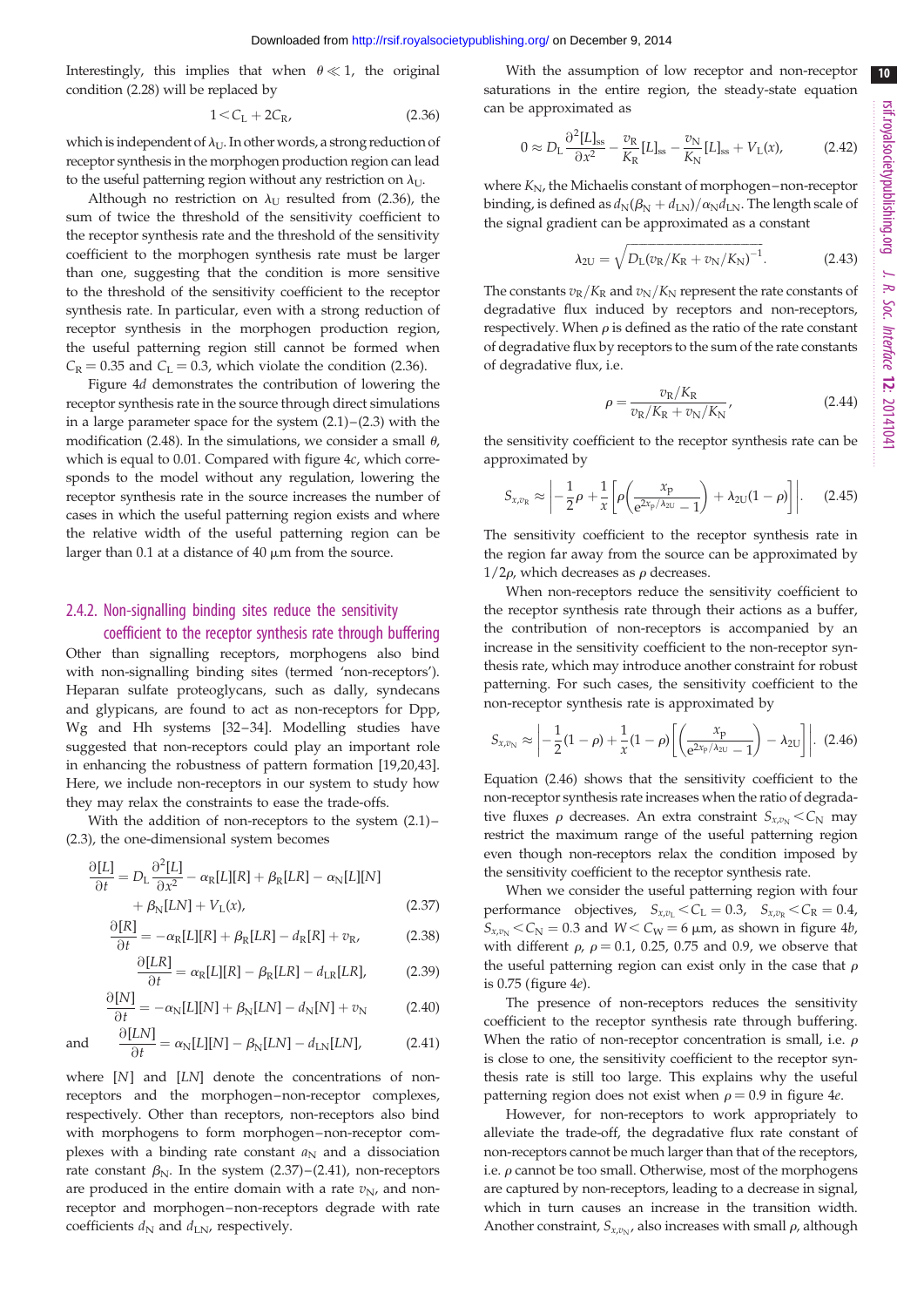11

non-receptors reduce the sensitivity coefficient to the receptor synthesis rate. Thus, a useful patterning region does not exist for small  $\rho$ ,  $\rho = 0.1$ , 0.25, in [figure 4](#page-8-0)e.

## 2.4.3. A mixed mechanism of non-signalling binding sites (nonreceptors) and lowering the receptor synthesis rate in the morphogen production region broadens the robust and precise patterning region

While including non-receptors or lowering the receptor synthesis rate in the source relaxes certain constraints, as shown above, a direct computation of the system shows that inclusion of one mechanism alone still does not yield more patterning regions. For example, when  $C_L = 0.3$ ,  $C_R = 0.4$ ,  $C_R = 0.3$  and  $C_W =$  $6 \mu m$ , the distance of the useful patterning region is still less than 50  $\mu$ m from the source [\(figure 4](#page-8-0)d); only a few cases can achieve the conditions for robust patterning [\(figure 4](#page-8-0)e). Here, we apply direct simulations (figure  $4f$ ) to show that a mixed mechanism of non-receptors and lowering receptor synthesis in the morphogen production region can increase the number of cases and expand the range of the useful patterning region.

In Drosophila wing imaginal discs, the level of dally (nonreceptor) expression is high in regions where Dpp is synthesized, but by contrast, tkv (receptor) expression levels are low in that region; dally expression is downregulated in other regions where tkv expression levels are high [[33\]](#page-11-0), as shown in [figure 4](#page-8-0)f. Now, we model this expression pattern by modifying the system  $(2.37)$ – $(2.41)$  considering non-uniform receptor and non-receptor synthesis rates:

$$
V_{R}(x) = \begin{cases} v_{R} \theta_{1} & \text{if } x \in (-x_{p}, 0) \\ v_{R} & \text{if } x \in [0, x_{\text{max}}), \end{cases}
$$
 (2.47)

and

$$
V_{\rm N}(x) = \begin{cases} v_{\rm N} \theta_2 & \text{if } x \in (-x_{\rm p}, 0) \\ v_{\rm N} & \text{if } x \in [0, x_{\rm max}), \end{cases}
$$
 (2.48)

where  $\theta_1 \leq 1$  represents the ratio of the receptor synthesis rate in the morphogen production region to that in the other region;  $\theta_2 \geq 1$  represents the ratio of the non-receptor synthesis rate in the morphogen production region to that in the other region.

[Figure 4](#page-8-0)f displays two sets of simulations with different combinations of  $\rho$ , and both cases show that a mixed mechanism of non-receptors and lowering receptor synthesis in the morphogen production region expands the useful patterning region with four performance objectives farther than  $50 \mu m$ from the source. Although there is one more constraint for non-receptors, the non-uniform receptor and non-receptor synthesis rates can overcome the trade-offs to form farther and larger regions for robust patterning.

# 3. Discussion

Morphogens are a key factor for growth and patterning during development. Morphogens interact with many extracellular components and closely tie the details of patterning to the amount of receptor occupancy at different spatial locations. Thus, the ability of development to proceed normally in the face of genetic and non-genetic perturbation demands robustness of the morphogen patterning system.

As shown here, a morphogen system might not require a set of complicated mechanisms to be reasonably robust with respect to one particular genetic perturbation, for example, perturbation in morphogen synthesis. However, the system has different challenges in the face of multiple genetic perturbations, for example, fluctuations in both receptor and morphogen syntheses. With additional performance objectives, such as the transition width that measures the effect of local stochastic fluctuations, a trade-off due to various constraints usually arises.

We have delineated such trade-offs by examining constraints on the length scales of the signal gradient to achieve the prescribed robustness. Through a general analytical formula derived without specifying the values of the system parameters, we have demonstrated that a mixed mechanism combining both lowering the receptor synthesis rate in the morphogen production region and the presence of non-signalling binding sites enlarges the size of the useful patterning region.

The results described here can be applied to the Dpp gradient in Drosophila larval wing discs, as substantial evidence points to a role for non-signalling binding sites (heparan sulfate proteoglycans) in controlling the shape of the Dpp gradient, and the reduction of receptor Tkv synthesis in the Dpp synthesis region is well established. It is also known that in Xenopus embryos, removing the heparan sulfate binding domain from BMP4 (an orthologue of Dpp) greatly increases its range of action as a morphogen [\[44](#page-12-0)]. This work potentially provides a useful approach for analysing other regulation mechanisms, such as self-enhanced clearance regulation observed in Wg gradients [[14](#page-11-0),[17\]](#page-11-0) and negative feedback from the signal to the receptor in the Dpp gradient [\[32](#page-11-0)] in the Drosophila wing disc, in the context of patterning robustness. One interesting question would be how the two opposite regulation mechanisms affect potential trade-offs and the constraints observed in this work.

Achieving multiple performance objectives and overcoming constraints in a morphogen system require multiple strategies, complex regulations and other temporal and spatial information in morphogen systems. One natural strategy for improving the robustness of a morphogen gradient is using the slope information of the signal gradient, which has been observed to play an important role in regulating cell proliferation [\[45](#page-12-0)]. The temporal information of the morphogen gradient on patterning could also contribute to mediating trade-offs and to relaxing constraints [\[46,47](#page-12-0)]. Pre-steady-state decoding of morphogens [[48,49](#page-12-0)] and intracellular signalling cascades, which result in the activation of transcriptional effectors [\[35](#page-12-0)], may also be critically important in the robustness of developmental patterning. Cell-to-cell variability [\[24](#page-11-0)] and embryo-to-embryo variability [\[50\]](#page-12-0) will likely lead to additional complexity for attaining robustness and dealing with stochastic dynamics in morphogen systems. Interestingly, noise in downstream gene regulations has been found to enable sharpening of borders between different gene expression domains specified by morphogens [[51\]](#page-12-0). How do these factors affect the system's capability in achieving multiple performance objectives simultaneously? The presented theoretical and computational approaches will be useful in addressing this challenging question.

# 4. Material and methods

Newton's method is used to calculate the solution of steady-state systems in which the diffusion is approximated by a central difference scheme with  $\Delta x = 0.1$  For Newton's method, the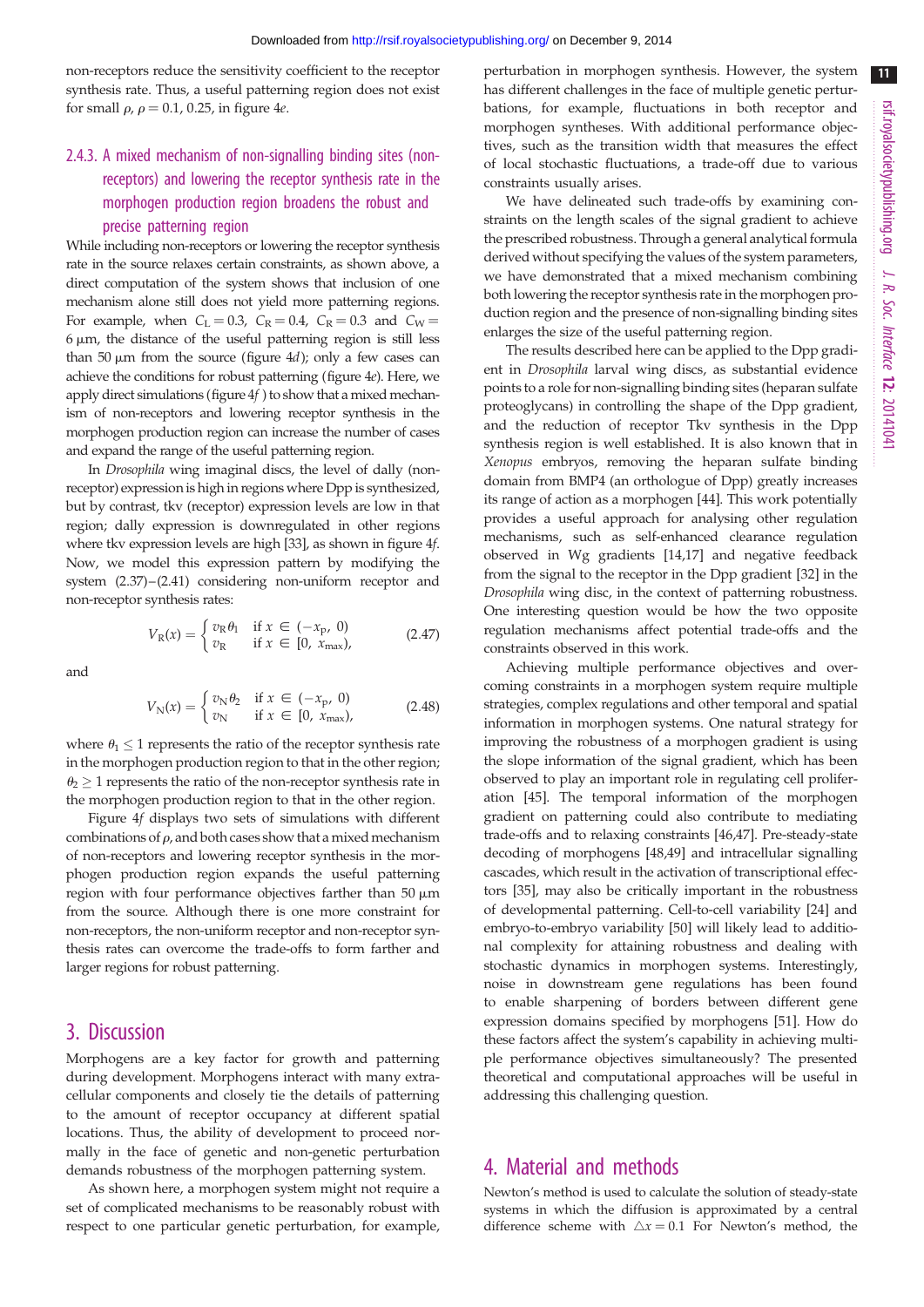$12$ 

<span id="page-11-0"></span>tolerance for convergence is  $10^{-6}$ . Finer resolutions with smaller  $\Delta x$  and smaller tolerance are used to check the convergence of the steady-state solution. The ranges of parameters used in the simulations are displayed in tables [2](#page-4-0) and [3](#page-6-0). It is worth noting that we use wide ranges of the binding rates  $\alpha_R$  and  $\alpha_N$  containing all possible values observed in the experiments. Therefore, some values in the ranges may be very close to the limits for the diffusion for bimolecular interactions. To study how the range of parameters may impact the solution, we also consider another range for binding rates,  $10^{-3}$ – $10 \mu M^{-1} s^{-1}$ . We find no change in the qualitative results observed in [figure 4](#page-8-0), and the range of the useful patterning region remains the same.

## **References**

- 1. Affolter M, Basler K. 2007 The Decapentaplegic morphogen gradient: from pattern formation to growth regulation. Nat. Rev. Genet. 8, 663-674. [\(doi:10.1038/nrg2166\)](http://dx.doi.org/10.1038/nrg2166)
- 2. Entchev EV, Schwabedissen A, Gonzalez-Gaitan M. 2000 Gradient formation of the TGF- $\beta$  homolog Dpp. Cell 103, 981 – 991. [\(doi:10.1016/S0092-](http://dx.doi.org/10.1016/S0092-8674(00)00200-2) [8674\(00\)00200-2\)](http://dx.doi.org/10.1016/S0092-8674(00)00200-2)
- 3. Khalsa O, Yoon JW, Torres-Schumann S, Wharton KA. 1998 TGF- $\beta$  BMP superfamily members, Gbb-60A and Dpp, cooperate to provide pattern information and establish cell identity in the Drosophila wing. Cell 125, 2723–2734.
- 4. Lecuit T, Brook WJ, Ng M, Calleja M, Sun H, Cohen SM. 1996 Two distinct mechanisms for long-range patterning by Decapentaplegic in the Drosophila wing. Nature 381, 387– 393. ([doi:10.1038/](http://dx.doi.org/10.1038/381387a0) [381387a0\)](http://dx.doi.org/10.1038/381387a0)
- 5. Nellen D, Burke R, Struhl G, Basler K. 1996 Direct and long-range action of a DPP morphogen gradient. Cell 85, 357 – 368. [\(doi:10.1016/S0092-](http://dx.doi.org/10.1016/S0092-8674(00)81114-9) [8674\(00\)81114-9\)](http://dx.doi.org/10.1016/S0092-8674(00)81114-9)
- 6. Teleman AA, Cohen SM. 2000 Dpp gradient formation in the Drosophila wing imaginal disc. Cell 103, 971– 980. [\(doi:10.1016/S0092-8674\(00\)](http://dx.doi.org/10.1016/S0092-8674(00)00199-9) [00199-9\)](http://dx.doi.org/10.1016/S0092-8674(00)00199-9)
- 7. Vuilleumier R, Springhorn A, Patterson L, Koidl S, Hammerschmidt M, Affolter M, Pyrowolakis G. 2010 Control of Dpp morphogen signalling by a secreted feedback regulator. Nat. Cell Biol. 12, 611– 617. [\(doi:10.1038/ncb2064](http://dx.doi.org/10.1038/ncb2064))
- 8. Cadigan K, Fish M, Rulifson E, Nusse R. 1998 Wingless repression of Drosophila frizzled 2 expression shapes the wingless morphogen gradient in the wing. Cell 93, 767– 777. [\(doi:10.1016/S0092-](http://dx.doi.org/10.1016/S0092-8674(00)81438-5) [8674\(00\)81438-5\)](http://dx.doi.org/10.1016/S0092-8674(00)81438-5)
- Zecca M, Basler K, Struhl G. 1996 Direct and longrange action of a wingless morphogen gradient. Cell 87, 833– 844. ([doi:10.1016/S0092-8674](http://dx.doi.org/10.1016/S0092-8674(00)81991-1) [\(00\)81991-1](http://dx.doi.org/10.1016/S0092-8674(00)81991-1))
- 10. Strigini M, Cohen SM. 1997 A hedgehog activity gradient contributes to AP axial patterning of the Drosophila wing. Development 124, 4697– 4705.
- 11. von Dassow G, Meir E, Munro EM, Odell GM. 2000 The segment polarity network is a robust developmental module. Nature 406, 188– 192. [\(doi:10.1038/35018085\)](http://dx.doi.org/10.1038/35018085)
- 12. Von Dassow G, Odell GM. 2002 Design and constraints of the Drosophila segment polarity module: robust spatial patterning emerges from intertwined cell state switches. J. Exp. Zool. 294. 179 – 215. [\(doi:10.1002/jez.10144](http://dx.doi.org/10.1002/jez.10144))
- 13. Eldar A, Dorfman R, Weiss D, Ashe H, Shilo BZ, Barkai N. 2002 Robustness of the BMP morphogen gradient in Drosophila embryonic patterning. Nature 419, 304 – 308. [\(doi:10.1038/nature01061](http://dx.doi.org/10.1038/nature01061))
- 14. Eldar A, Rosin D, Shilo BZ, Barkai N. 2003 Selfenhanced ligand degradation underlies robustness of morphogen gradients. Dev. Cell 5, 635– 646. [\(doi:10.1016/S1534-5807\(03\)00292-2](http://dx.doi.org/10.1016/S1534-5807(03)00292-2))
- 15. Eldar A, Shilo BZ, Barkai N. 2004 Elucidating mechanisms underlying robustness of morphogen gradients. Nature 14, 435– 439.
- 16. Ingolia NT. 2004 Topology and robustness in the Drosophila segment polarity network. PLoS Biol. 2, e123. [\(doi:10.1371/journal.pbio.0020123\)](http://dx.doi.org/10.1371/journal.pbio.0020123)
- 17. Lander AD, Lo WC, Nie Q, Wan FYM. 2009 The measure of success: constraints, objectives, and tradeoffs in morphogen-mediated patterning. Cold Spring Harb. Perspect. Biol. 1, a002022. [\(doi:10.](http://dx.doi.org/10.1101/cshperspect.a002022) [1101/cshperspect.a002022\)](http://dx.doi.org/10.1101/cshperspect.a002022)
- 18. Lander A, Nie Q, Vargas B, Wan F. 2011 Sizenormalized robustness of Dpp gradient in Drosophila wing imaginal disc. J. Mech. Mater. Struct. 6, 321 – 350. [\(doi:10.2140/jomms.2011.6.321\)](http://dx.doi.org/10.2140/jomms.2011.6.321)
- 19. Lei J, Song Y. 2010 Mathematical model of the formation of morphogen gradients through membrane-associated non-receptors. Bull. Math. Biol. 72, 805 – 829. [\(doi:10.1007/s11538-009-](http://dx.doi.org/10.1007/s11538-009-9470-2) [9470-2](http://dx.doi.org/10.1007/s11538-009-9470-2))
- 20. Lei J, Wan F, Lander A, Nie Q. 2011 Robustness of signaling gradient in *Drosophila* wing imaginal disc. Discrete Contin. Dyn. Syst. Ser. B 16, 835– 866. [\(doi:10.3934/dcdsb.2011.16.835\)](http://dx.doi.org/10.3934/dcdsb.2011.16.835)
- 21. Lo WC. 2014 Morphogen gradient with expansionrepression mechanism: steady-state and robustness studies. Discrete Contin. Dyn. Syst. Ser. B 19, 775 – 787. [\(doi:10.3934/dcdsb.2014.19.775](http://dx.doi.org/10.3934/dcdsb.2014.19.775))
- 22. White R, Nie Q, Lander AD, Schilling T. 2007 Complex regulation of cyp26a1 creates a robust retinoic acid gradient in the zebrafish embryo. PLoS Biol. 5, e304. [\(doi:10.1371/journal.pbio.0050304](http://dx.doi.org/10.1371/journal.pbio.0050304))
- 23. Tostevin F, ten Wold PR, Howard M. 2007 Fundamental limits to position determination by

All the cases considered here must satisfy  $(d[LR]_{ss}/dx)(x_{max})$  <  $0.1 \times [LR]_{\text{ss}}(0)$ , which guarantees that the convexity of signal gradients is consistent with experimental observations. Over 80% of cases satisfy this condition in the parameters searched.

The calculations are performed using FORTRAN 77, and plots and data analyses are produced using MATLAB7 (Mathworks, Natick, MA, USA).

Funding statement. This work was partially supported by NIH grant nos. R01GM67247, P50GM76516 and R01GM107264 and NSF grant nos. DMS0917492 and DMS1161621. W.L. has been supported in part by the Mathematical Biosciences Institute through NSF grant DMS 0931642.

> concentration gradients. PLoS Comput. Biol. 3, e78. ([doi:10.1371/journal.pcbi.0030078](http://dx.doi.org/10.1371/journal.pcbi.0030078))

- 24. Bollenbach T, Pantazis P, Kicheva A, Bokel C, Gonzalez-Gaitan M, Julicher F. 2008 Precision of the Dpp gradient. Development 135, 1137 - 1146. ([doi:10.1242/dev.012062](http://dx.doi.org/10.1242/dev.012062))
- 25. He F, Saunders TE, Wen Y, Cheung D, Jiao R, Howard M, Ma J. 2010 Shaping a morphogen gradient for positional precision. Biophys. J. 99, 697– 707. [\(doi:10.1016/j.bpj.2010.04.073](http://dx.doi.org/10.1016/j.bpj.2010.04.073))
- 26. Saunders TE, Howard M. 2009 Morphogen profiles can be optimized to buffer against noise. Phys. Rev. E 80, 041902. [\(doi:10.1103/PhysRevE.80.041902](http://dx.doi.org/10.1103/PhysRevE.80.041902))
- 27. Lecuit T, Cohen SM. 1998 Dpp receptor levels contribute to shaping the Dpp morphogen gradient in the Drosophila wing imaginal disc. Development 125, 4901– 4907.
- 28. Ogiso Y, Tsuneizumi K, Masuda N, Sato M, Tabata T. 2011 Robustness of the Dpp morphogen activity gradient depends on negative feedback regulation by the inhibitory Smad, Dad. Dev. Growth Differ. 53, 668– 678. [\(doi:10.1111/j.1440-169X.2011.01274.x](http://dx.doi.org/10.1111/j.1440-169X.2011.01274.x))
- 29. Lander A, Nie Q, Wan F, Zhang YT. 2009 Localized ectopic expression of Dpp receptors in a Drosophila embryo. Stud. Appl. Math. 123, 174– 214. [\(doi:10.](http://dx.doi.org/10.1111/j.1467-9590.2009.00450.x) [1111/j.1467-9590.2009.00450.x\)](http://dx.doi.org/10.1111/j.1467-9590.2009.00450.x)
- 30. Khong M, Wan F. 2007 Negative feedback in morphogen gradients. Frontiers of Applied Mathematics. In Proc. 2nd Int. Symp., June 2006, Beijing, China (ed D-Y Hsieh, M Zhang, W Sun), pp. 29 – 51. Singapore: World Scientific.
- 31. Funakoshi Y, Minami M, Tabata T. 2001 mtv shapes the activity gradient of the Dpp morphogen through regulation of thickveins. Development 128,  $67 - 74$ .
- 32. Akiyama T, Kamimura K, Firkus C, Takeo S, Shimmi O, Nakato H. 2008 Dally regulates Dpp morphogen gradient formation by stabilizing Dpp on the cell surface. Dev. Biol. 313, 408-419. [\(doi:10.1016/j.](http://dx.doi.org/10.1016/j.ydbio.2007.10.035) [ydbio.2007.10.035](http://dx.doi.org/10.1016/j.ydbio.2007.10.035))
- 33. Fujise M et al. 2003 Dally regulates Dpp morphogen gradient formation in the Drosophila wing. Development 130, 1515– 1522. ([doi:10.1242/](http://dx.doi.org/10.1242/dev.00379) [dev.00379](http://dx.doi.org/10.1242/dev.00379))
- 34. Lin X. 2004 Functions of heparan sulfate proteoglycans in cell signaling during development. Development 131, 6009–6021. [\(doi:10.1242/dev.01522\)](http://dx.doi.org/10.1242/dev.01522)